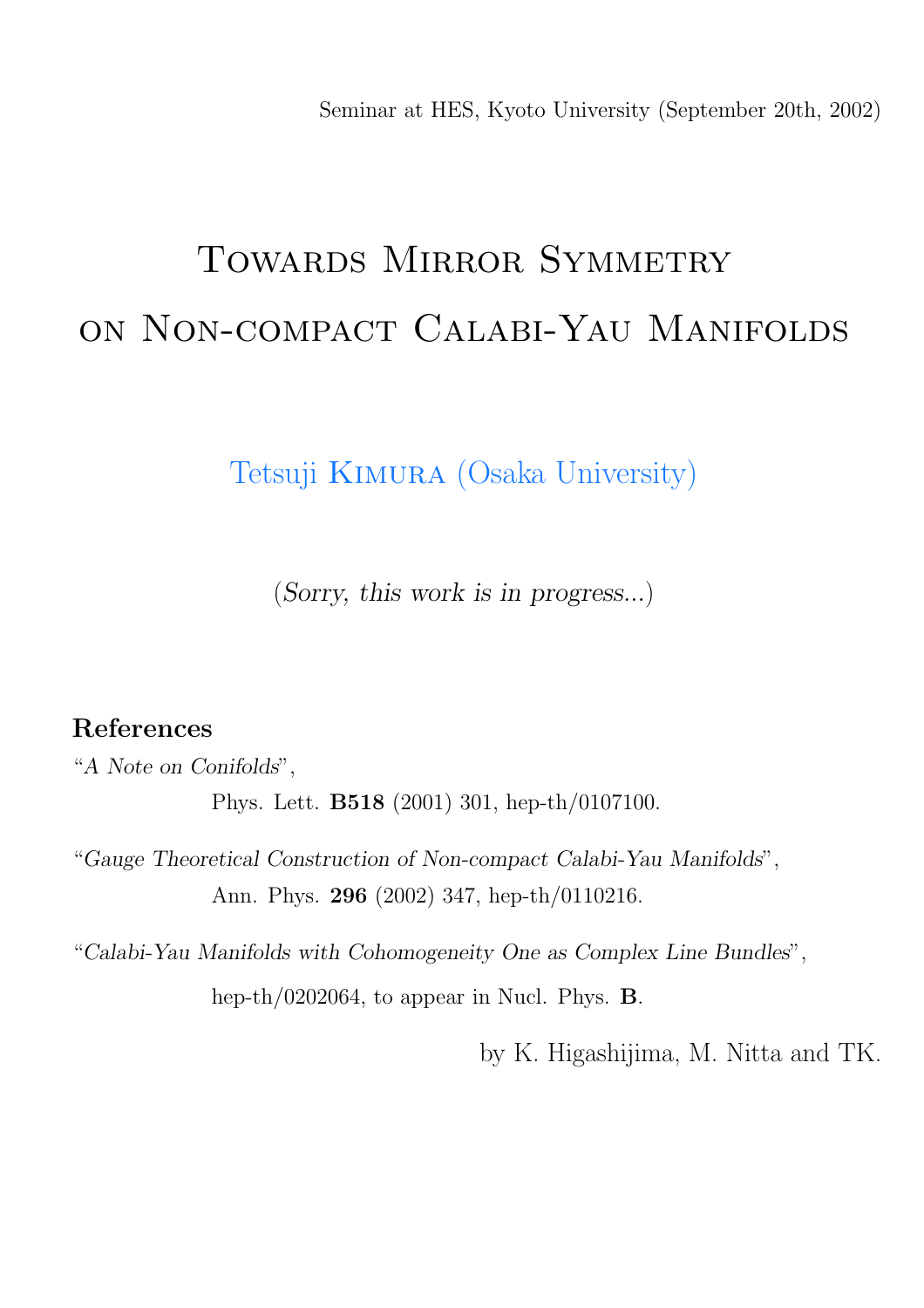### **INTRODUCTION**

 $\sqrt{ }$ 

 $\left| \right|$  $\left| \right|$  $\overline{1}$ 

Recently, in type IIA and type IIB string theories,

singular Calabi-Yau manifolds have been studied in order to understand the nonperturbative aspects of

 $\mathcal{N}=1$  super-Yang–Mills theories in four-dimensions

appearance of the new massless spectrum, dynamical generations of the superpotential, gauge/gravity, large- $N$  duality, ...

 $\overline{\phantom{a}}$ 

 $\mathbf{I}$  $\mathbf{I}$  $\overline{1}$ 

by

flop, conifold transition, D-branes wrapped around the SUSY-cycles, etc.

Near the singular point of such Calabi-Yau's, these Calabi-Yau manifolds look like **non-compact**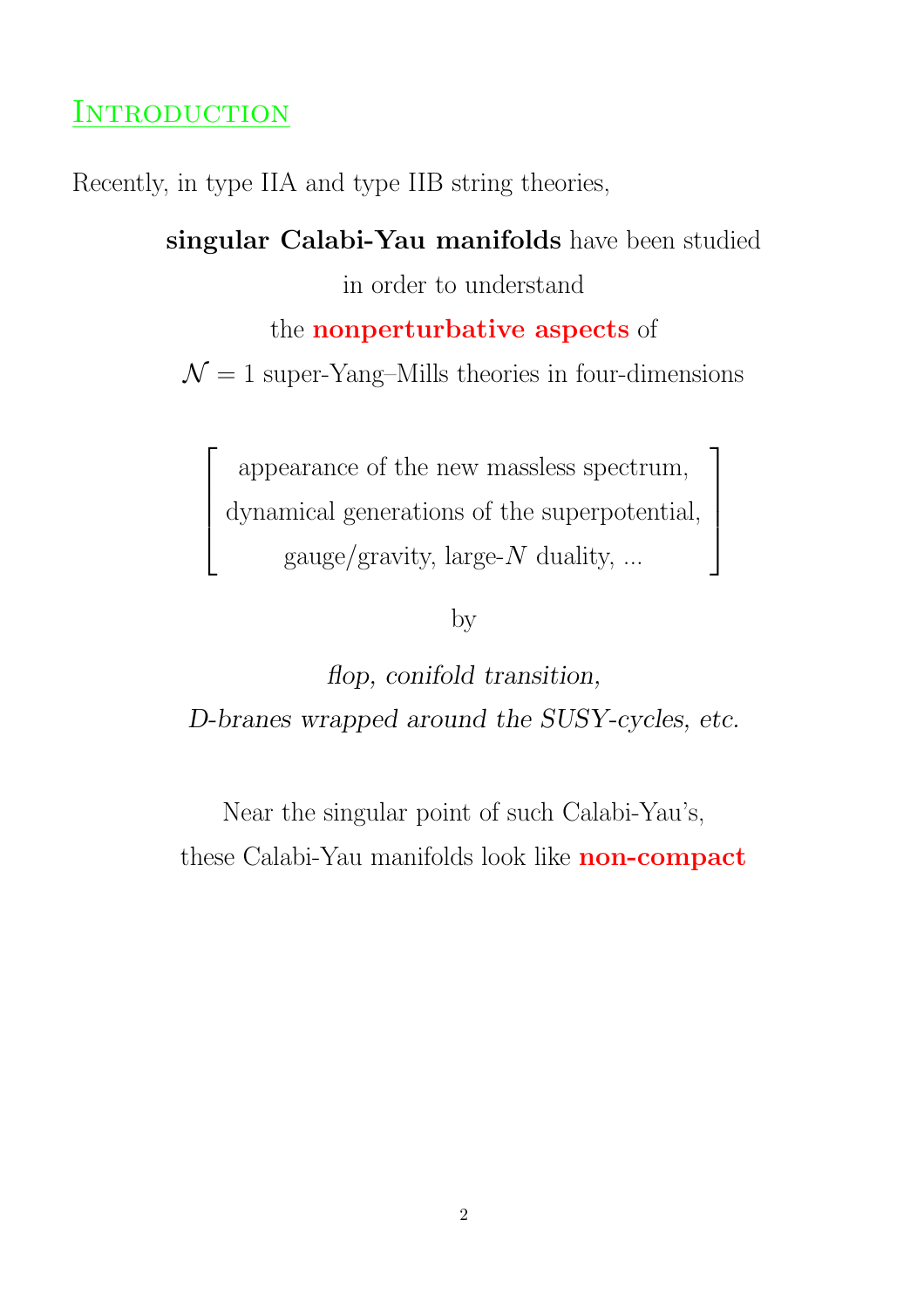#### conifold transition



geometric transtion in IIB string (Vafa's large-N duality)

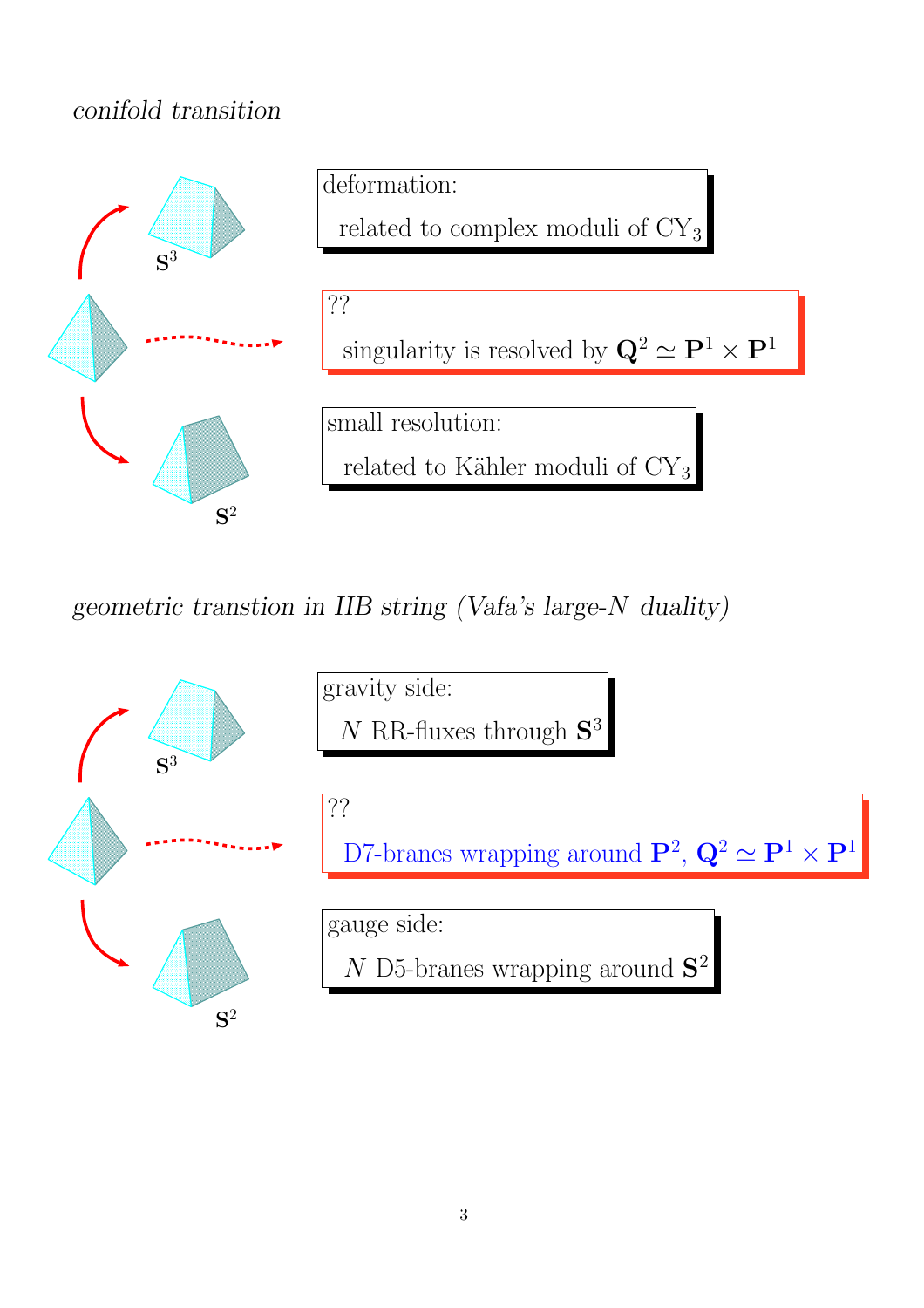Now we obtain the metrics of non-compact Calabi-Yau n-folds  $\Rightarrow$  generalizations of the conifold

 $\sqrt{ }$  $\overline{1}$ conifold : topologically  $\mathbb{R}_+ \times \mathbf{S}^2 \times \mathbf{S}^3$ appears in conifold transition, Vafa's large-N dual, etc.  $\setminus$  $\overline{1}$ 

Our manifolds are constructed as

 $\mathbb{C}^1 \times G/H$ 

 $G/H$  = Hermitian Symmetric Spaces (HSS), and more.

At large distance

# the metrics tend to Ricci-flat "cones" over HSS. But at the small distance the "nodes" are repaired by the HSS and become smooth!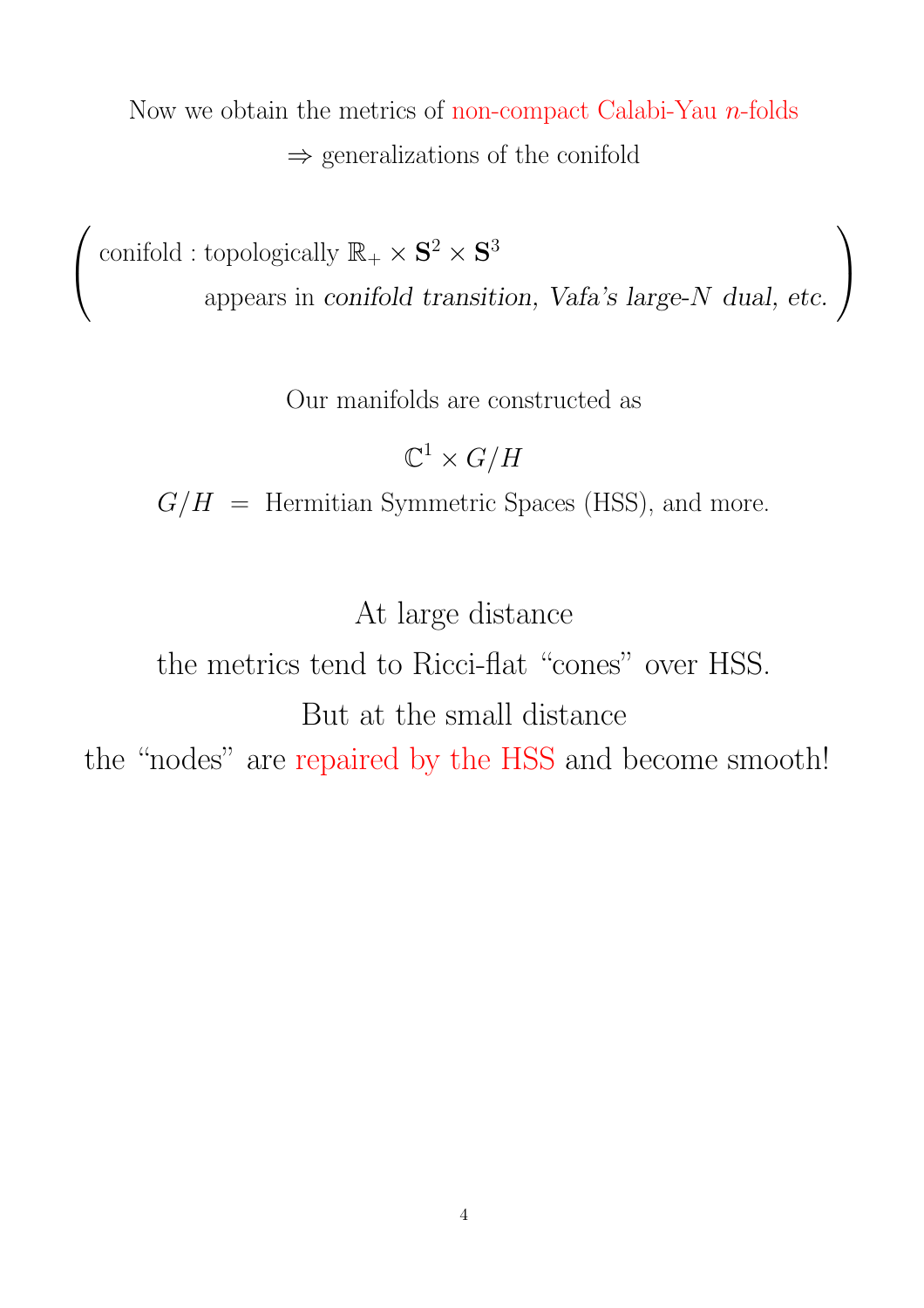Next,

We would like to know global structures on these CY! homology cycles, cohomology classes, Euler numbers, etc...

BUT, we know these manifolds only locally (metrics only...). Thus we should represent these manifolds in a different way.

# Gauged Linear Sigma Models (GLSM)

global description of toric varieties

and hypersurfaces in these spaces

not differential geometry, but algebraic geometry

If we construct their **T-dualized models**,

We can understand mirror manifolds of those non-compact CY!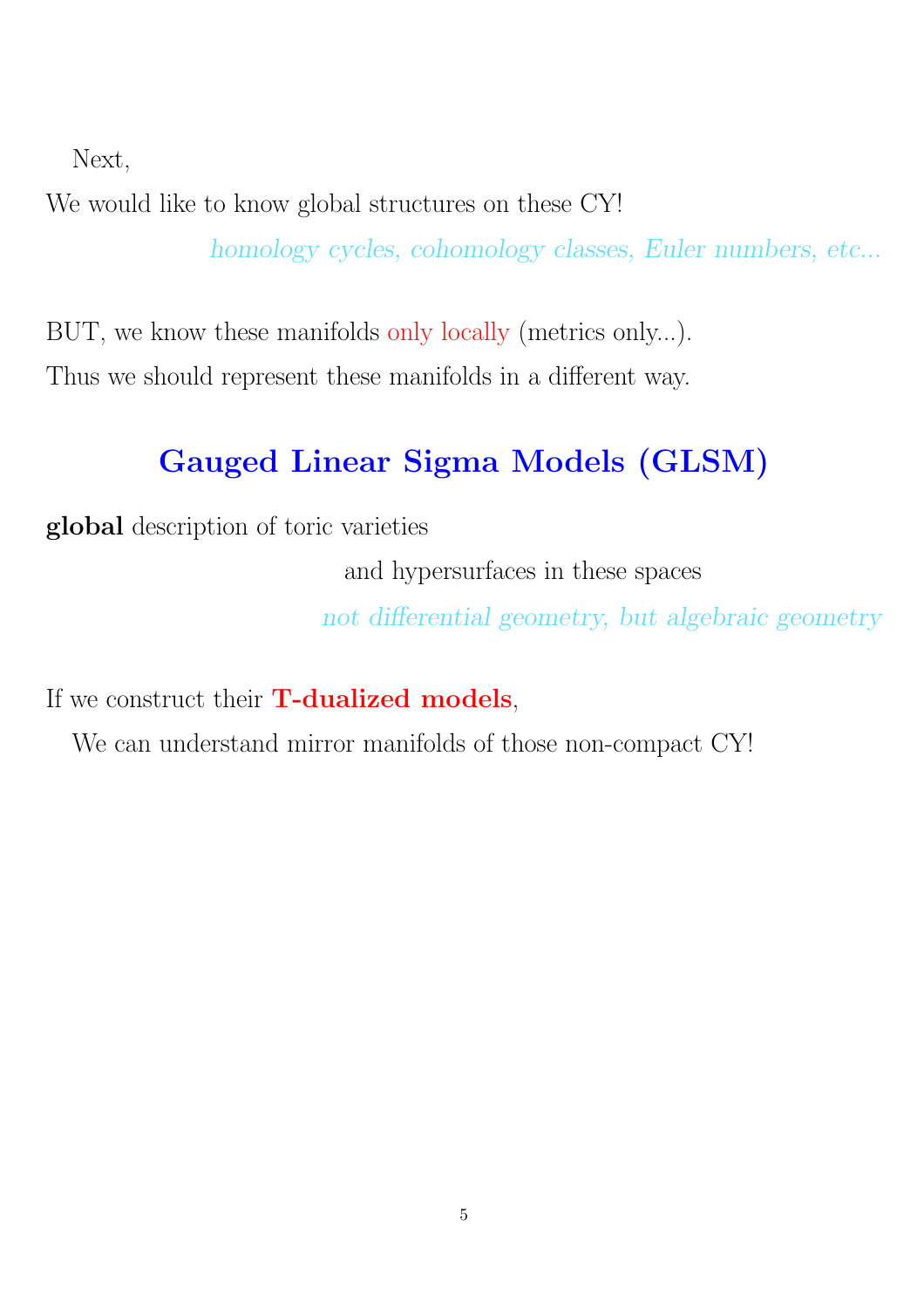# ORGANIZATION

Introduction

Canonical Line Bundle over Projective Space

Conifold

Towards mirror symmetry

**Discussions** 

Appendix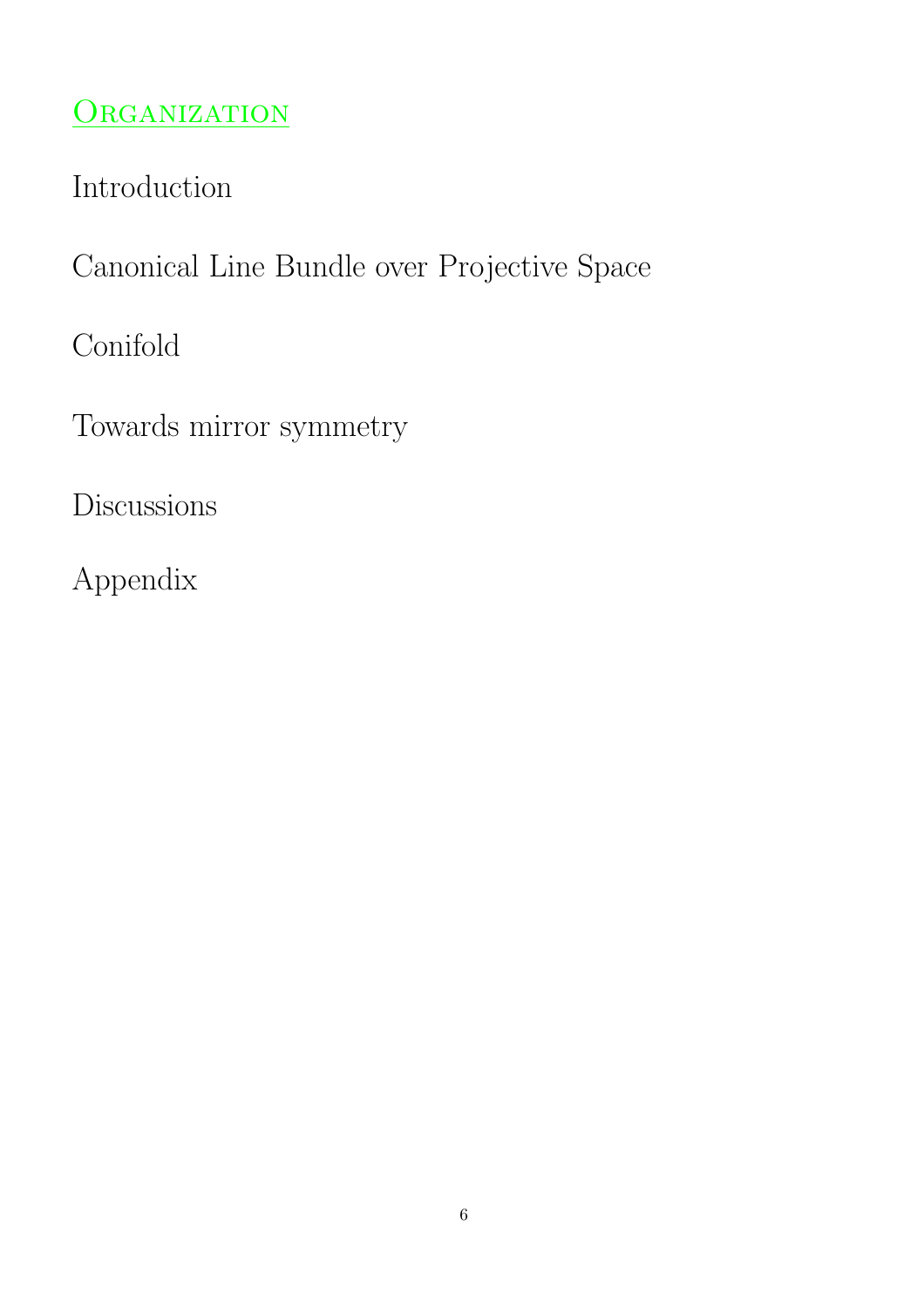#### Hermitian symmetric spaces

| type            | G/H                          | $\dim_{\mathbb{C}}(G/H)$ | Kähler potential $K$                                                                                                                                       |
|-----------------|------------------------------|--------------------------|------------------------------------------------------------------------------------------------------------------------------------------------------------|
| $\text{AlII}_1$ | $\mathbf{P}^{N-1}$           | $N-1$                    | $r \log\{1 +  \varphi^{i} ^{2}\}\$                                                                                                                         |
| $\text{AlII}_2$ | $\mathbf{G}_{N,M}$           | $M(N-M)$                 | $r \log \det \{ \mathbf{1}_M + \varphi^{\dagger} \varphi \}$                                                                                               |
| <b>BDI</b>      | $\mathbf{Q}^{N-2}$           | $N-2$                    | $r \log\{1+ \varphi^i ^2+\frac{1}{4}(\varphi^i)^2(\varphi^{*j})^2\}$                                                                                       |
| CI              | Sp(N)<br>U(N)                | $\frac{1}{2}N(N+1)$      | $r \log \det \{ \mathbf{1}_N + \varphi^{\dagger} \varphi \}$                                                                                               |
| <b>DIII</b>     | SO(2N)<br>$\frac{U(N)}{E_6}$ | $\frac{1}{2}N(N-1)$      | $r \log \det \{ \mathbf{1}_N + \varphi^{\dagger} \varphi \}$                                                                                               |
| EIII            | $SO(10) \times U(1)$         | 16                       | $r \log\{1+ \varphi_{\alpha} ^{2}+\frac{1}{8} \varphi C\sigma_{A}^{\dagger}\varphi ^{2}\}$                                                                 |
| EVII            | $E_6 \times U(1)$            | 27                       | $r \log\{1 +  \varphi^{i} ^{2} + \frac{1}{4} \Gamma_{ijk}\varphi^{j}\varphi^{k} ^{2} + \frac{1}{36} \Gamma_{ijk}\varphi^{i}\varphi^{j}\varphi^{k} ^{2}\}\$ |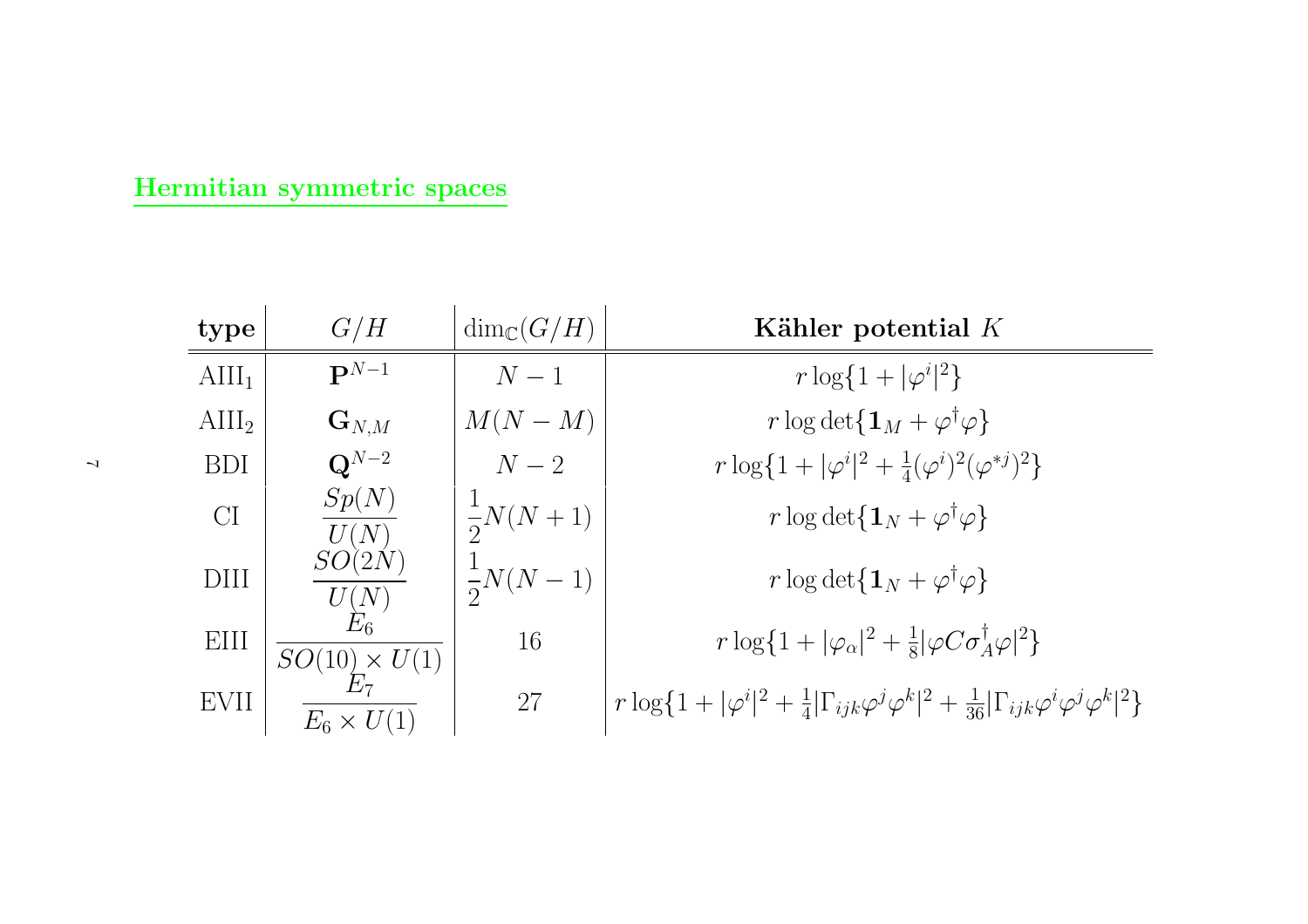### CANONICAL LINE BUNDLE OVER PROJECTIVE SPACE

the simplest construction:

$$
\vec{\phi}^T \equiv \sigma(1, \varphi^i), \quad \sigma \in \mathbb{C}^1
$$

Assumption: Kähler potential  $K$  (non-compact manifold)

$$
\mathcal{K} = \mathcal{K}(X) , \quad X \equiv \log \vec{\phi}^{\dagger} \vec{\phi} = \log |\sigma|^2 + \Psi
$$

X : non-compact direction  $\sigma \times$  compact Kähler potential  $\Psi (= K|_{r=1})$ 

$$
\mathbb{C} \times \frac{SU(N)}{SU(N-1) \times U(1)}
$$

Ricci-flatness condition

holomorphic coordinates:  $\phi^{\mu} = {\sigma, \varphi^{i}}$ metric:  $g_{\mu\nu^*} = \partial_\mu \partial_{\nu^*} \mathcal{K}(X)$ 

Ricci tensor :  $\mathcal{R}_{\mu\nu^*} = -\partial_\mu \partial_{\nu^*} \log \det g_{\kappa\lambda^*}$ 

Ricci-flatness condition:

$$
\mathcal{R}_{\mu\nu^*} = 0 \longrightarrow \left\{ \begin{array}{l} \det g_{\mu\nu^*} = (\text{constant}) \times |F|^2 \\ F = \text{holomorphic function} \end{array} \right.
$$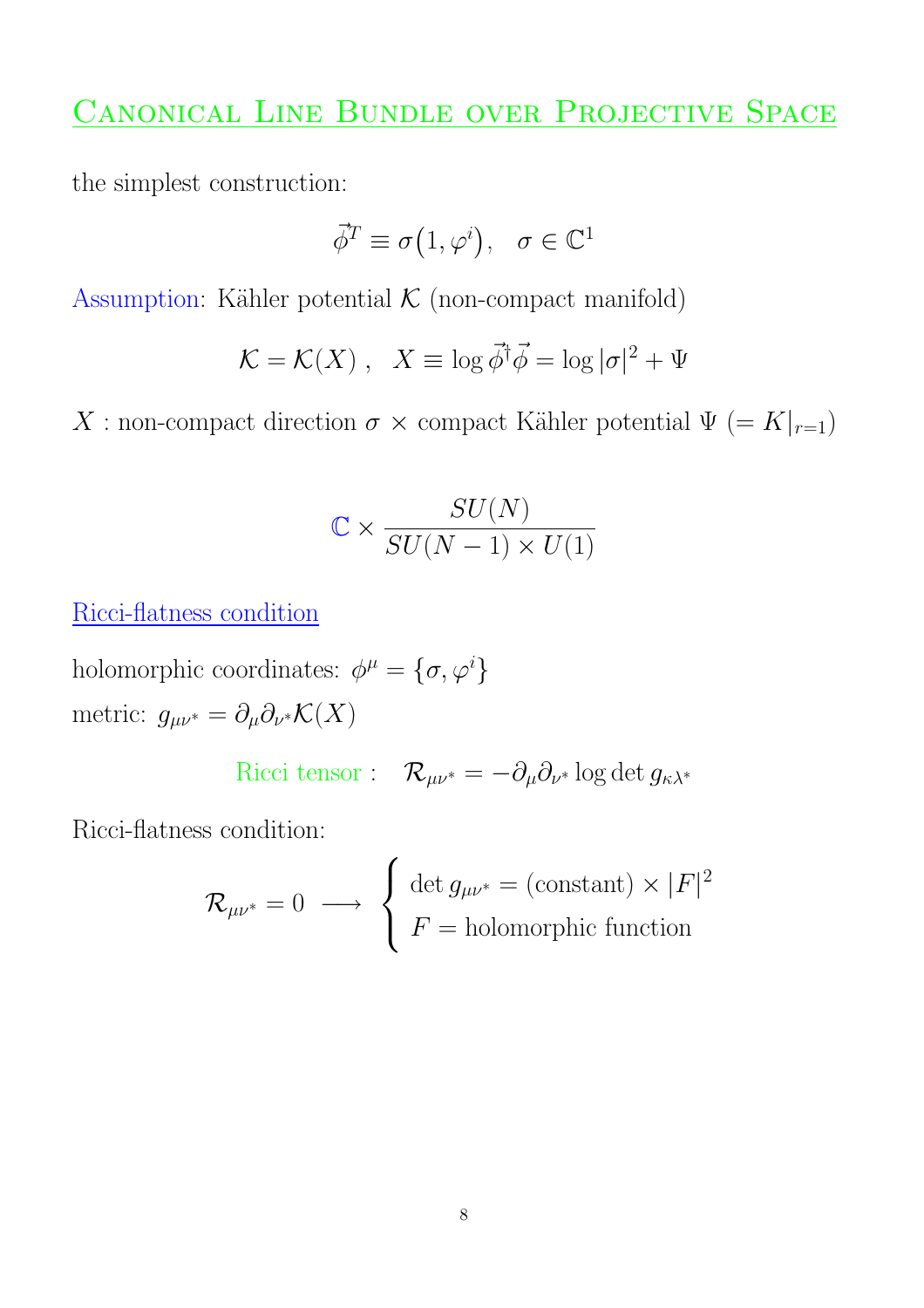consider in  $\sigma \neq 0$  region:

$$
g_{\sigma\sigma^*} = \frac{\mathrm{d}^2 \mathcal{K}}{\mathrm{d}X^2} \cdot \frac{\partial X}{\partial \sigma} \frac{\partial X}{\partial \sigma^*}, \quad g_{\sigma j^*} = \frac{\mathrm{d}^2 \mathcal{K}}{\mathrm{d}X^2} \cdot \frac{\partial X}{\partial \sigma} \frac{\partial X}{\partial \varphi^{*j}},
$$

$$
g_{ij^*} = \frac{\mathrm{d}^2 \mathcal{K}}{\mathrm{d}X^2} \cdot \frac{\partial X}{\partial \varphi^i} \frac{\partial X}{\partial \varphi^{*j}} + \frac{\mathrm{d} \mathcal{K}}{\mathrm{d}X} \cdot \frac{\partial^2 X}{\partial \varphi^i \partial \varphi^{*j}}
$$

determinant:

$$
\det g_{\mu\nu^*} = \frac{1}{|\sigma|^2} \frac{d^2 \mathcal{K}}{dX^2} \cdot \det \left\{ \frac{d\mathcal{K}}{dX} \cdot \frac{\partial^2 X}{\partial \varphi^i \partial \varphi^{*j}} \right\} \n= \frac{1}{|\sigma|^2} \frac{d^2 \mathcal{K}}{dX^2} \left( \frac{d\mathcal{K}}{dX} \right)^{N-1} \cdot \det \widetilde{g}_{ij^*} \quad \left( \partial_i \partial_{j^*} X = \partial_i \partial_{j^*} \Psi \equiv \widetilde{g}_{ij^*} \right)
$$

Ricci-flatness condition is a Partial Differential Equation

not soluble in general...

BUT fortunately,

 $\mathbf{P}^{N-1}$  is Einstein-Kähler

The condition reduces to an Ordinary Differential Equation (ODE)!

$$
-\partial_i \partial_{j^*} \log \det \widetilde{g}_{kl^*} = \widetilde{\mathcal{R}}_{ij^*} = \mathcal{C} \widetilde{g}_{ij^*} = \mathcal{C} \partial_i \partial_{j^*} \Psi
$$

$$
\to \det \widetilde{g}_{ij^*} \sim \exp(-\mathcal{C}\Psi) \sim \exp(-\mathcal{C}X)
$$

(up to holomorphic functions)

Ricci-flatness condition:

$$
e^{-NX} \frac{\partial}{\partial X} \left(\frac{d\mathcal{K}}{dX}\right)^N \equiv \text{(constant)}
$$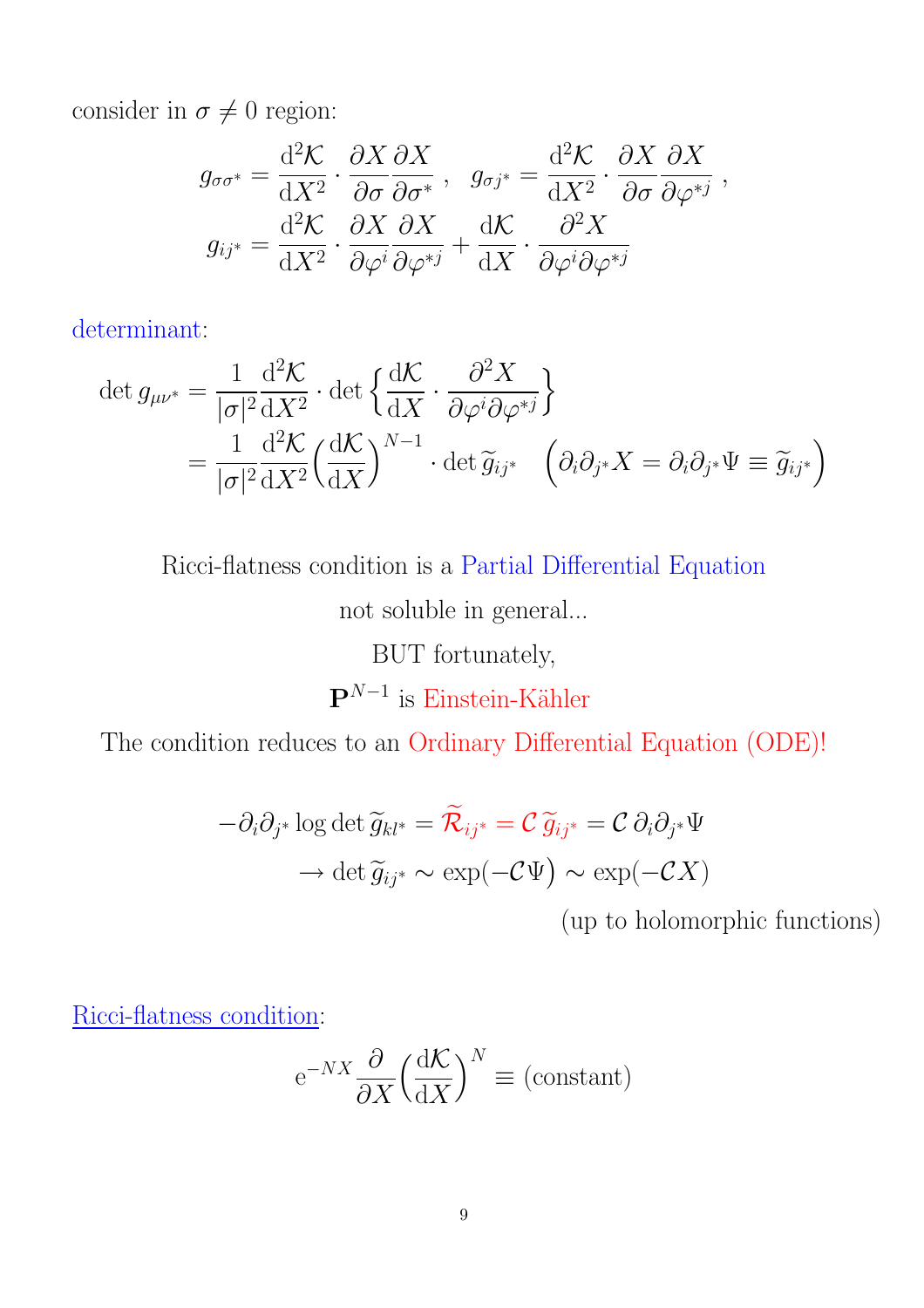$$
\frac{d\mathcal{K}}{dX} = (\lambda e^{NX} + b)^{\frac{1}{N}}
$$
  
 $\lambda$ : positive real parameter  
 $b$ : integration constant, very important parameter

$$
\frac{b \neq 0 \text{ case:}}{\text{metric: } \left(\mathrm{d}s^2 = g_{\sigma\sigma^*}\mathrm{d}\sigma\mathrm{d}\sigma^* + \cdots\right)}
$$

$$
g_{\sigma\sigma^*} = \lambda \left(\lambda \mathrm{e}^{NX} + b\right)^{\frac{1-N}{N}} \mathrm{e}^{N\Psi} |\sigma|^{2N-2}
$$

The metric is ill-defined (degenerate) at  $\sigma = 0$ 

But the curvature is still finite in the  $\sigma\rightarrow 0$  limit

The coordinates  $\phi^{\mu} = {\sigma, \varphi^{i}}$  has a coordiate singularity at  $\sigma = 0$ 

$$
\Downarrow
$$
\n
$$
\text{transformation}: \rho \equiv \frac{\sigma^N}{N}
$$

metric after transformation:

$$
g_{\rho\rho^*} = \lambda \left(\lambda e^{NX} + b\right)^{\frac{1-N}{N}} e^{N\Psi}
$$
  
\n
$$
g_{\rho j^*} = \lambda N \left(\lambda e^{NX} + b\right)^{\frac{1-N}{N}} e^{N\Psi} \rho^* \partial_{j^*} \Psi
$$
  
\n
$$
g_{ij^*} = \lambda N^2 \left(\lambda e^{NX} + b\right)^{\frac{1-N}{N}} e^{N\Psi} |\rho|^2 \partial_i \Psi \partial_{j^*} \Psi + \left(\lambda e^{NX} + b\right)^{\frac{1}{N}} \partial_i \partial_{j^*} \Psi
$$

metric of  $\rho=0$   $(\mathrm{d}\rho=0)$  sub-manifold

$$
g_{ij^*}\big|_{\rho=0} = b^{\frac{1}{N}} \partial_i \partial_{j^*} \Psi \implies \mathbf{P}^{N-1} \text{ metric}!
$$

The new coordinate system  $\{\rho, \varphi^i\}$  is **well-defined** at  $\rho = 0$ .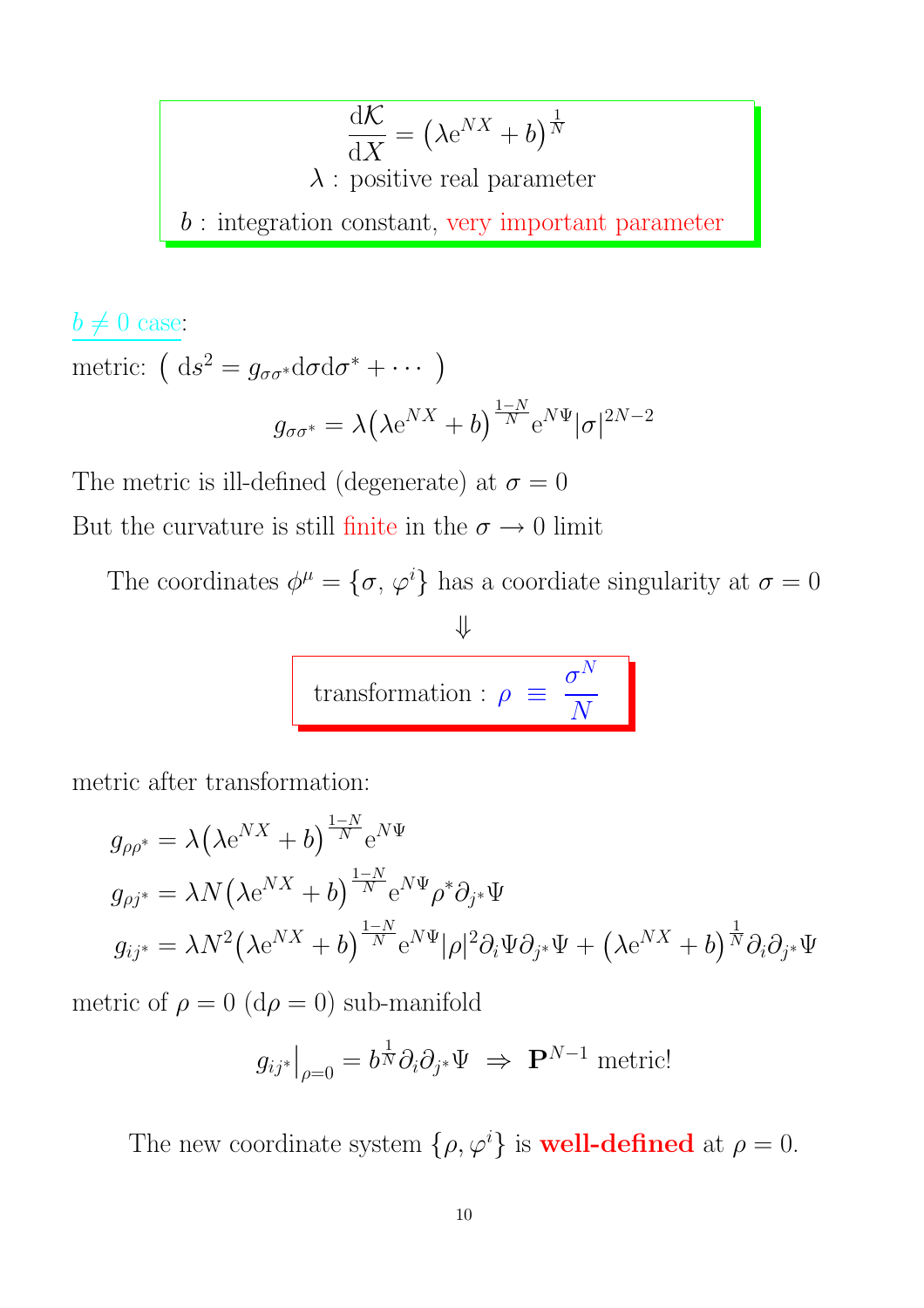### $b = 0$  case:

Kähler potential is very simple:

$$
\mathcal{K}\big|_{b=0} = \lambda^{\frac{1}{N}} \mathrm{e}^X = \lambda^{\frac{1}{N}} |\sigma|^2 \big( 1 + |\varphi^i|^2 \big)
$$

If we re-write the coordinates as  $\phi^1 = \sigma$ ,  $\phi^i = \sigma \varphi^{i-1}$ :  $\{\vec{\phi}^T = \sigma(1, \varphi^i)\}$ 

 $\mathcal{K} = \lambda^{\frac{1}{N}} \vec{\phi}^{\dagger} \vec{\phi} \iff \text{flat metric?}$ 

But we need to transform  $\rho = \sigma^N/N$ in order to avoid the coordinate singularity



PSfrag replacements



### Result:

- This manifold has a parameter  $b$ .
- If  $b \neq 0$ , this is  $\mathbb{C}^1 \times \mathbb{P}^{N-1}$  and has no singularity at the origin.
- Orbifold singularity  $\mathbb{C}^N/\mathbb{Z}_N$  appears in  $b=0$  limit.

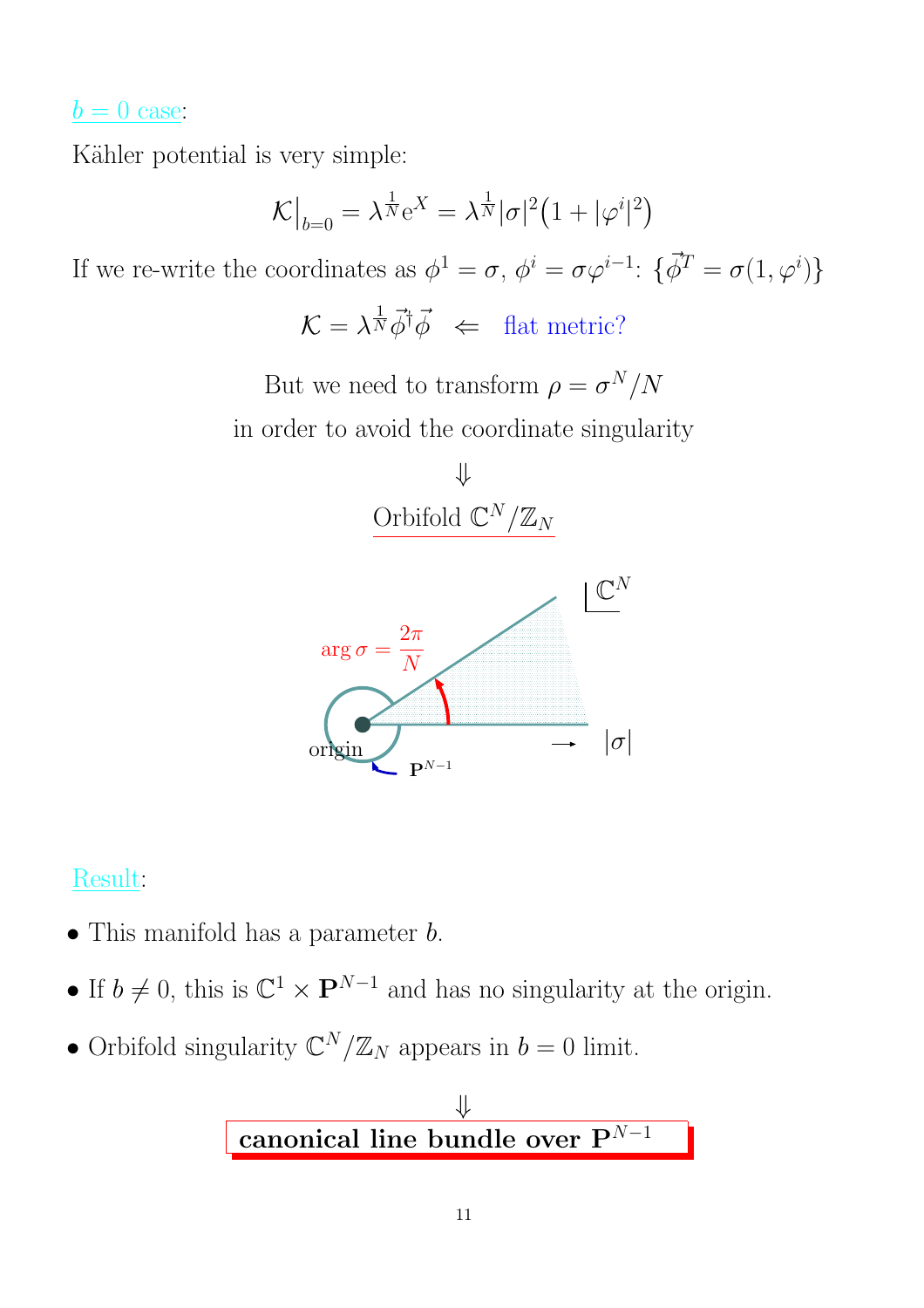### **CONIFOLD**

the similar set-up to the line bundle over  $\mathbf{P}^{N-1}$ :

$$
\vec{\phi}^T = \sigma(1, \varphi^i, -\frac{1}{2}(\varphi^i)^2), \ \sigma \in \mathbb{C}^1
$$

Assumption:

$$
\mathcal{K} = \mathcal{K}(X) , \quad X = \log \vec{\phi}^{\dagger} \vec{\phi} = \log |\sigma|^2 + \Psi
$$
  

$$
\Psi \text{: Kähler potential of } Q^{N-2} \ (r = 1)
$$

the solution of Ricci-flatness condition:  $\frac{d\mathcal{K}}{d\mathbf{V}}$  $dX$  $= (\lambda e^{(N-2)X} + b)^{\frac{1}{N-2}}$  $N-1$ metric with  $b \neq 0$ :  $(ds^2 = g_{\sigma\sigma^*}d\sigma d\sigma^* + \cdots)$  $g_{\sigma\sigma^*}=\frac{N-2}{N-1}$  $N-1$  $\lambda\big(\lambda{\rm e}^{(N-2)X}+b\big)^{-{N-2\over N-1}}$  $\sqrt[N-1]{n-1}e^{(N-2)\Psi}|\sigma|^{2N-6}$ 

cooridnate transformation:  $\rho \sim \sigma^{N-2}$ 

$$
\rho = 0 \; (\mathrm{d}\rho = 0) \; \mathrm{sub-manifold} \colon
$$

$$
g_{ij^*}\big|_{\rho=0} = b^{\frac{1}{N-1}} \partial_i \partial_{j^*} \Psi \iff \mathbf{Q}^{N-2}
$$
 metric!



PSfrag replacements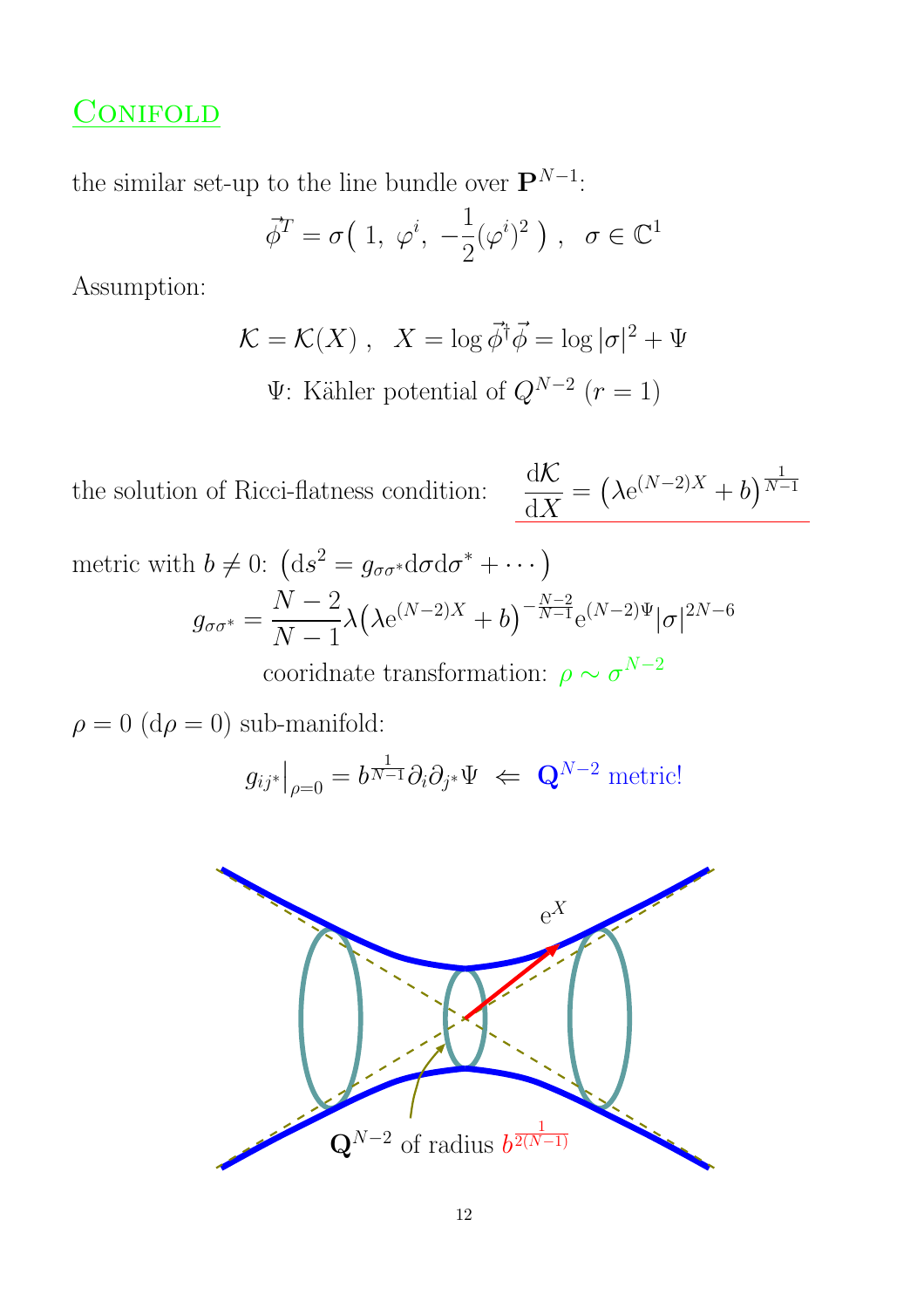${\cal N}=3$  solution : Eguchi-Hanson gravitational instanton

$$
\mathcal{K}(X) = 2\sqrt{\lambda e^X + b} + \sqrt{b} \log \left( \frac{\sqrt{\lambda e^X + b} - \sqrt{b}}{\sqrt{\lambda e^X + b} + \sqrt{b}} \right)
$$

re-definition:  $\varrho^4 \equiv 4(\lambda e^X + b), a^4 \equiv 4b$ 

$$
\rightarrow \qquad \mathcal{K} = \varrho^2 + \frac{a^2}{2} \log \left( \frac{\varrho^2 - a^2}{\varrho^2 + a^2} \right)
$$

Kähler potential of Eguchi-Hanson (Gibbons-Pope, 1979) the node is repaired by  $\mathbf{Q}^1 = SO(3)/U(1) \simeq \mathbf{S}^2$ 

 $N = 4$  solution :  $\mathbf{Q}^2$  Resolved Conifold

the node is repaired by

 $\mathbf{Q}^2 = SO(4)/[SO(2) \times U(1)] \simeq \mathbf{P}^1 \times \mathbf{P}^1$  (same radius)

neither deformation  $(\mathbf{S}^3)$  nor small resolution  $(\mathbf{S}^2)$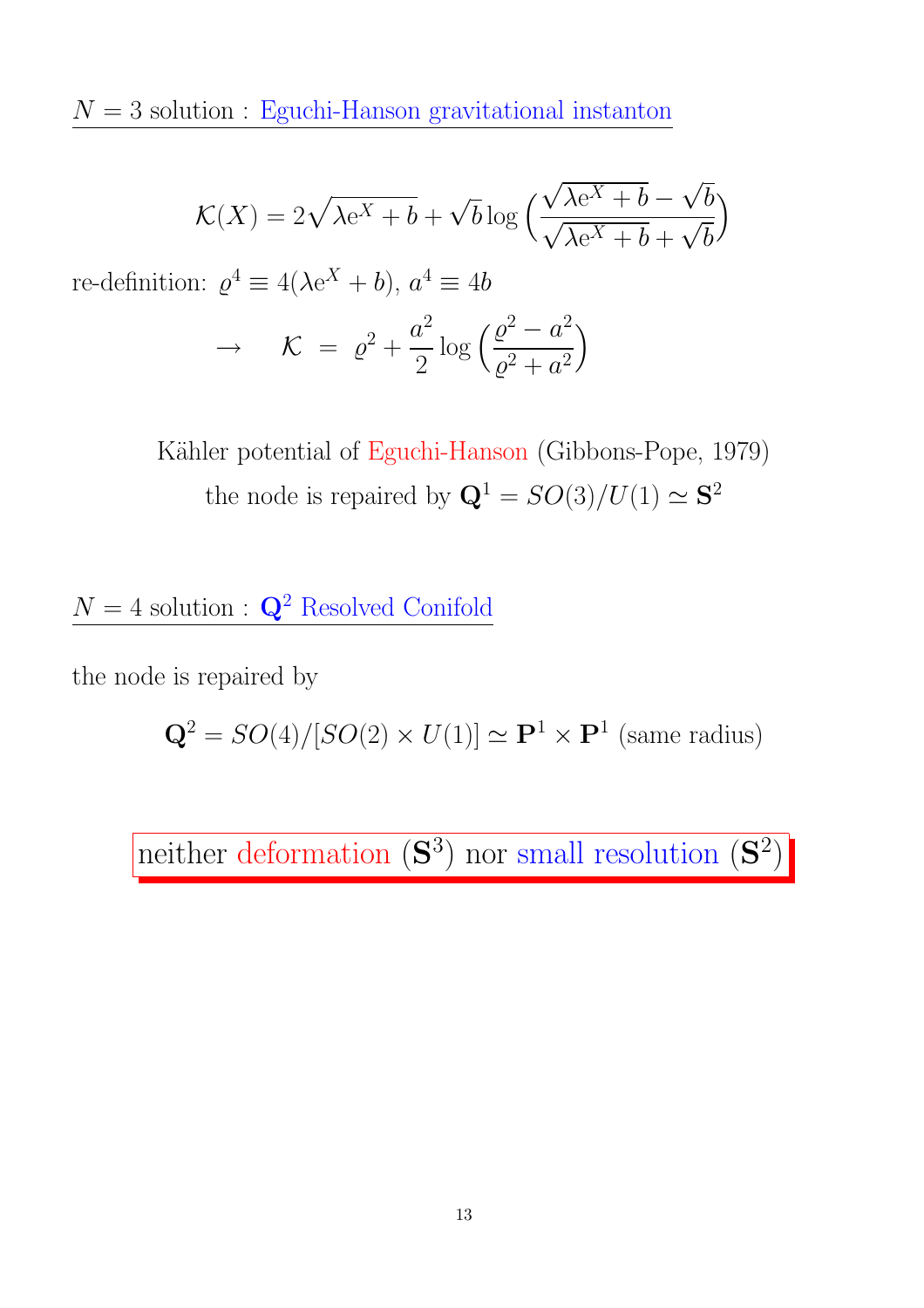### METRIC ON NON-COMPACT CALABI-YAU

non-compact CY = line bundle over coset spaces  $\otimes_a (G_a/H_a)$ 

Kähler potential  $\mathcal{K}(X)$  (local description)

$$
X \equiv \log |\rho|^2 + \sum_a h_a K_a
$$

 $K_a = r_a \log(1 + \cdots)$ : Kähler potential of base manifold (local description)  $r_a$ : radius of  $G_a/H_a$ 

 $h_a$ : some parameter

related to an isometry group  $G_a$  (dual Coxeter)

Key point: Einstein-Kähler metric on  $G_a/H_a$ 

$$
\widetilde{\mathcal{R}}_{m\overline{n}}^a = h_a \widetilde{g}_{m\overline{n}}^a
$$
  

$$
\widetilde{\mathcal{R}}_{m\overline{n}}^a \equiv -\partial_m \partial_{\overline{n}} \log \det \widetilde{g}_{k\overline{\ell}}^a, \quad \widetilde{g}_{m\overline{n}}^a = \partial_m \partial_{\overline{n}} K_a
$$
  

$$
\therefore \det \widetilde{g}_{m\overline{n}}^a = \exp(-h_a K_a) \times |\text{hol.}|^2
$$

Ricci-flatness condition of the line bundle:

$$
\mathcal{R}_{\mu\overline{\nu}} = 0 \rightarrow \det g_{\mu\overline{\nu}} = (\text{constant}) \times |\text{hol.}|^2
$$

more explicitly,

$$
\det g_{\mu\nu} = \frac{1}{|\rho|^2} \frac{d^2 \mathcal{K}}{dX^2} \left(\frac{d\mathcal{K}}{dX}\right)^d \cdot \prod_a \det (h_a g_{m\overline{n}}^a)
$$

$$
= e^{-X} \frac{d^2 \mathcal{K}}{dX^2} \left(\frac{d\mathcal{K}}{dX}\right)^d \times (\text{constant}) \times |\text{hol.}|^2
$$

 $d = \dim_{\mathbb{C}}[\otimes_a(G_a/H_a)]$ : complex dimension of coset spaces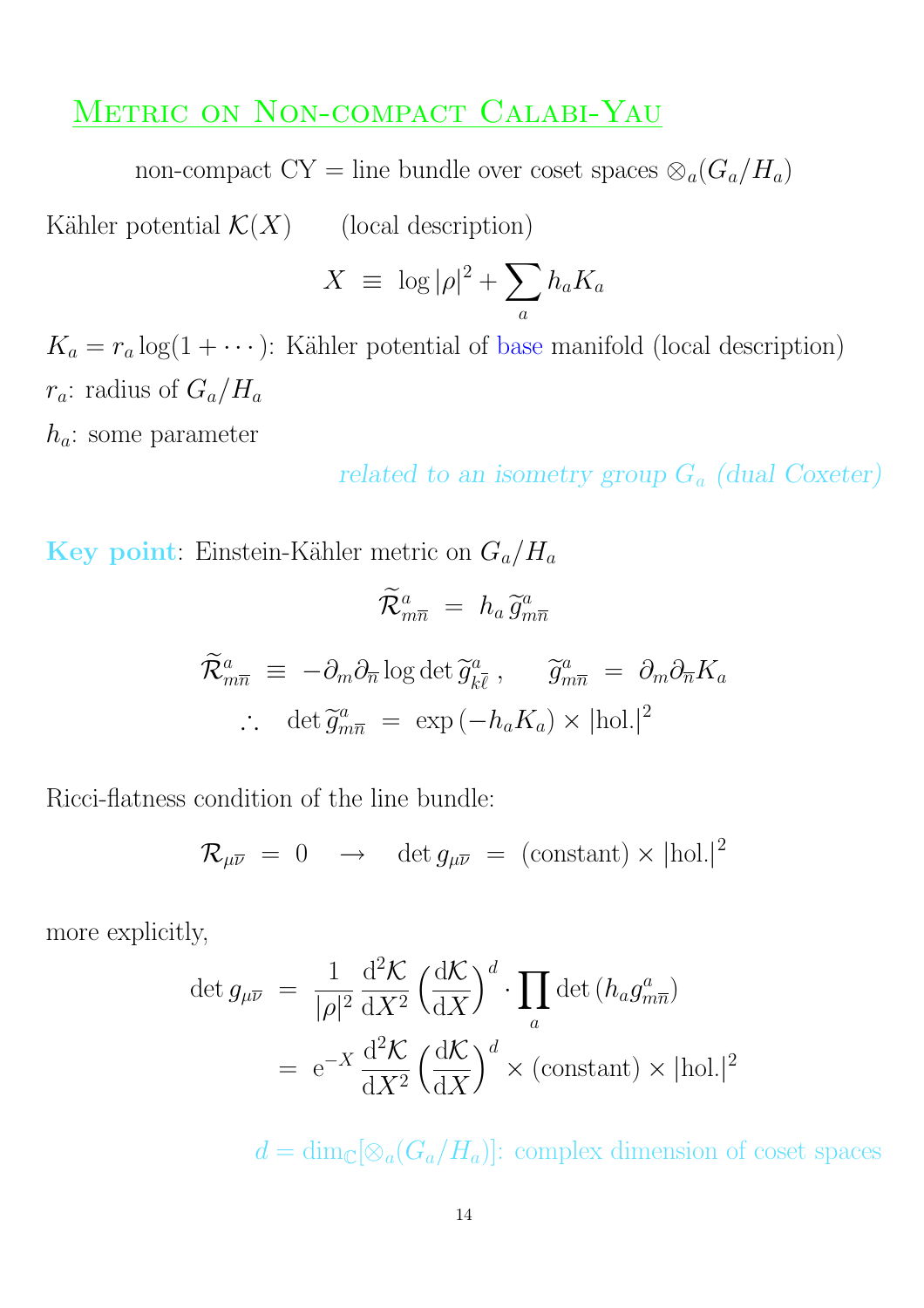Solution:

$$
e^{-X} \frac{d}{dX} \left(\frac{dK}{dX}\right)^D
$$
 = (constant),  $D = d+1$   

$$
\frac{dK}{dX} = \left(\lambda e^X + b\right)^{1/D}
$$

Example 1:  $G/H$  is hermitian symmetric spaces  $\left(h=h_g/r\right)$ 

| G/H                                                 | $h_q$ |                       |
|-----------------------------------------------------|-------|-----------------------|
| ${\bf P}^{N-1} = \frac{SU(N)}{SU(N-1)\times U(1)}$  | N     | $(N-1)+1$             |
| ${\bf Q}^{N-2} = \frac{SO(N)}{SO(N-2)\times U(1)}$  | $N-2$ | $(N-2)+1$             |
| $E_6/[SO(10) \times U(1)]$                          | 12    | $16 + 1$              |
| $E_7/[E_6 \times U(1)]$                             | 18    | $27 + 1$              |
| $\mathbf{G}_{N,M} = \frac{U(N)}{U(N-M)\times U(M)}$ | N     | $M(N-M)+1$            |
| SO(2N)/U(N)                                         | $N-1$ | $\frac{1}{2}N(N-1)+1$ |
| Sp(N)/U(N)                                          | $N+1$ | $\frac{1}{2}N(N+1)+1$ |

Example 2:  $\mathbf{P}^{N-1} \otimes \mathbf{P}^{M-1}$ 

$$
h_1 = \frac{N}{r_1}, \quad h_2 = \frac{M}{r_2}, \quad D = (N-1) + (M-1) + 1
$$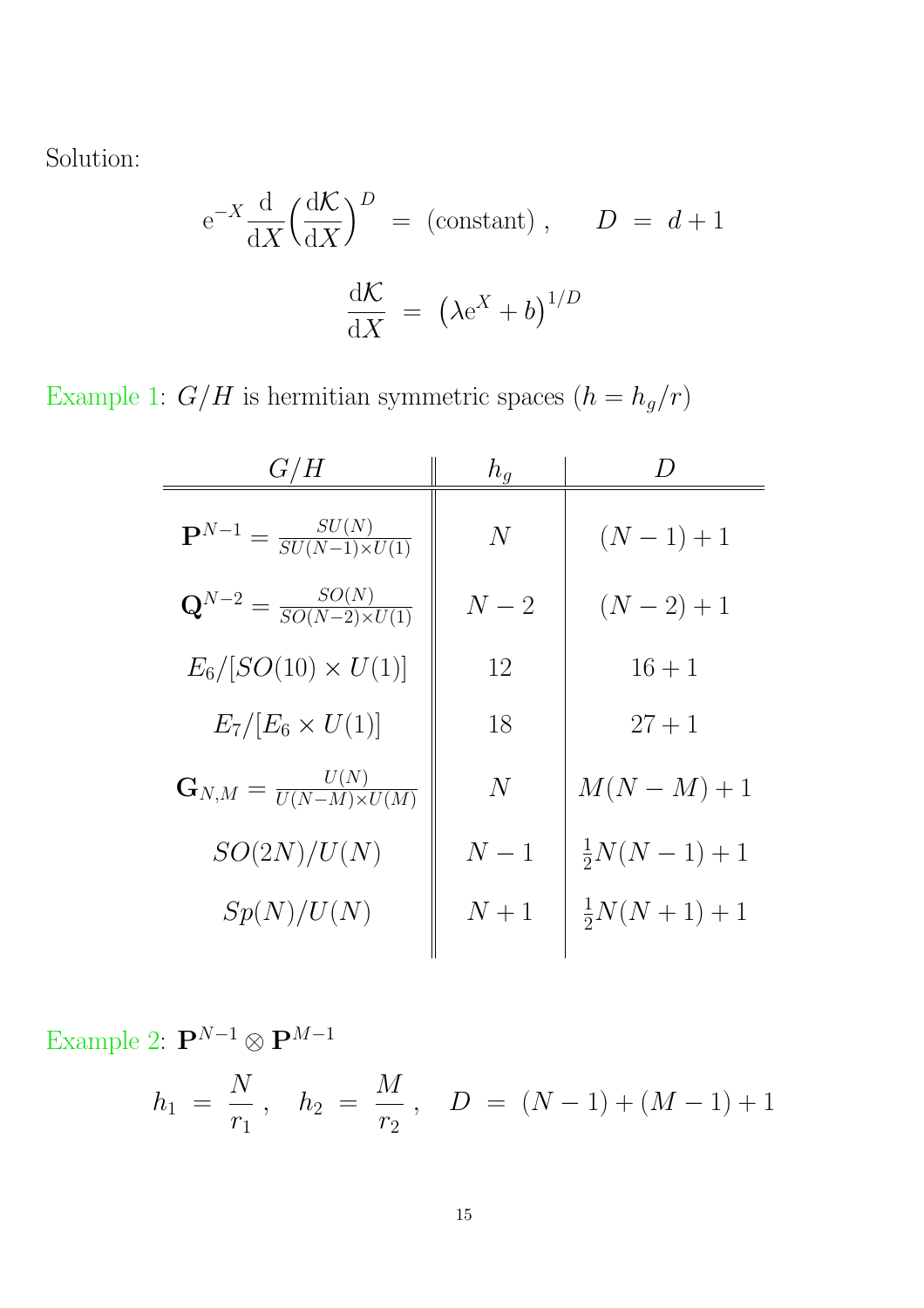## TOWARDS MIRROR SYMMETRY

In order to investigate various phenomena in string theory, We would like to use our metrics on non-compact CY:

> Complex line bundle over  $\sqrt{ }$  $\int$  $\left\lfloor \right\rfloor$ HSS  ${\bf P}^{N-1}\times{\bf P}^{M-1}$ non-symmetric spaces

We would like to know global structures on these CY! homology cycles, cohomology classes, Euler numbers, etc...

BUT, we know these manifolds only locally (metrics only...). Thus we should represent these manifolds in a different way.

# Gauged Linear Sigma Models (GLSM)

global description of toric varieties

and hypersurfaces in these spaces

not differential geometry, but algebraic geometry

From GLSMs and their **T-dualized models**,

We can understand the global structures of toric varieties

Mirror symmetry on chiral rings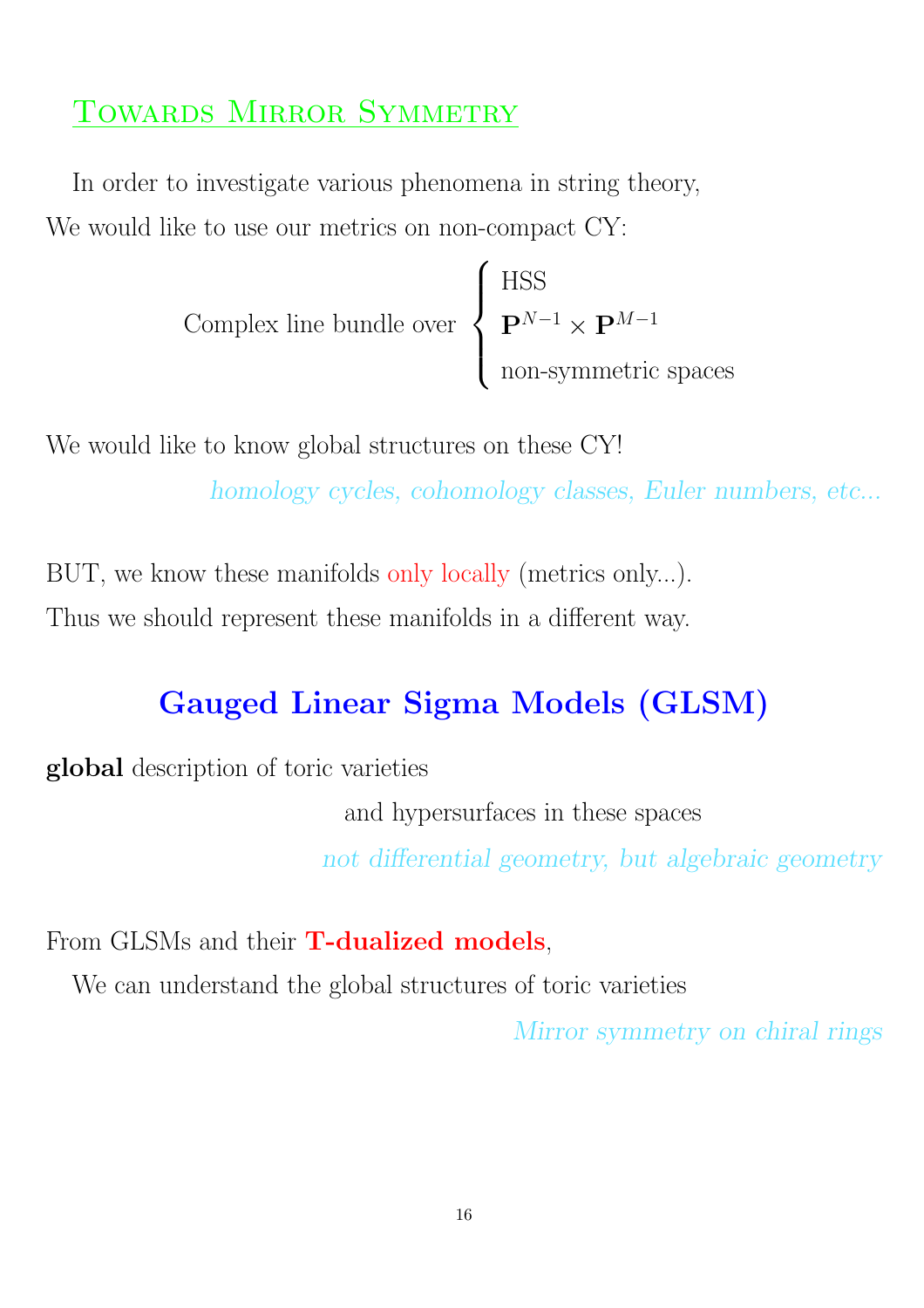# Mirror Symmetry



Mirror symmetry on some simple CY's have already been proved.

 $\mathcal{O}_{{\bf P}^{N-1}}(-N);$  hypersurface, complete intersection in toric, etc.

We would like to investigate mirror symmetry

on more complicated manifolds,

for example,

line bundles over Hermitian symmetric spaces (our model)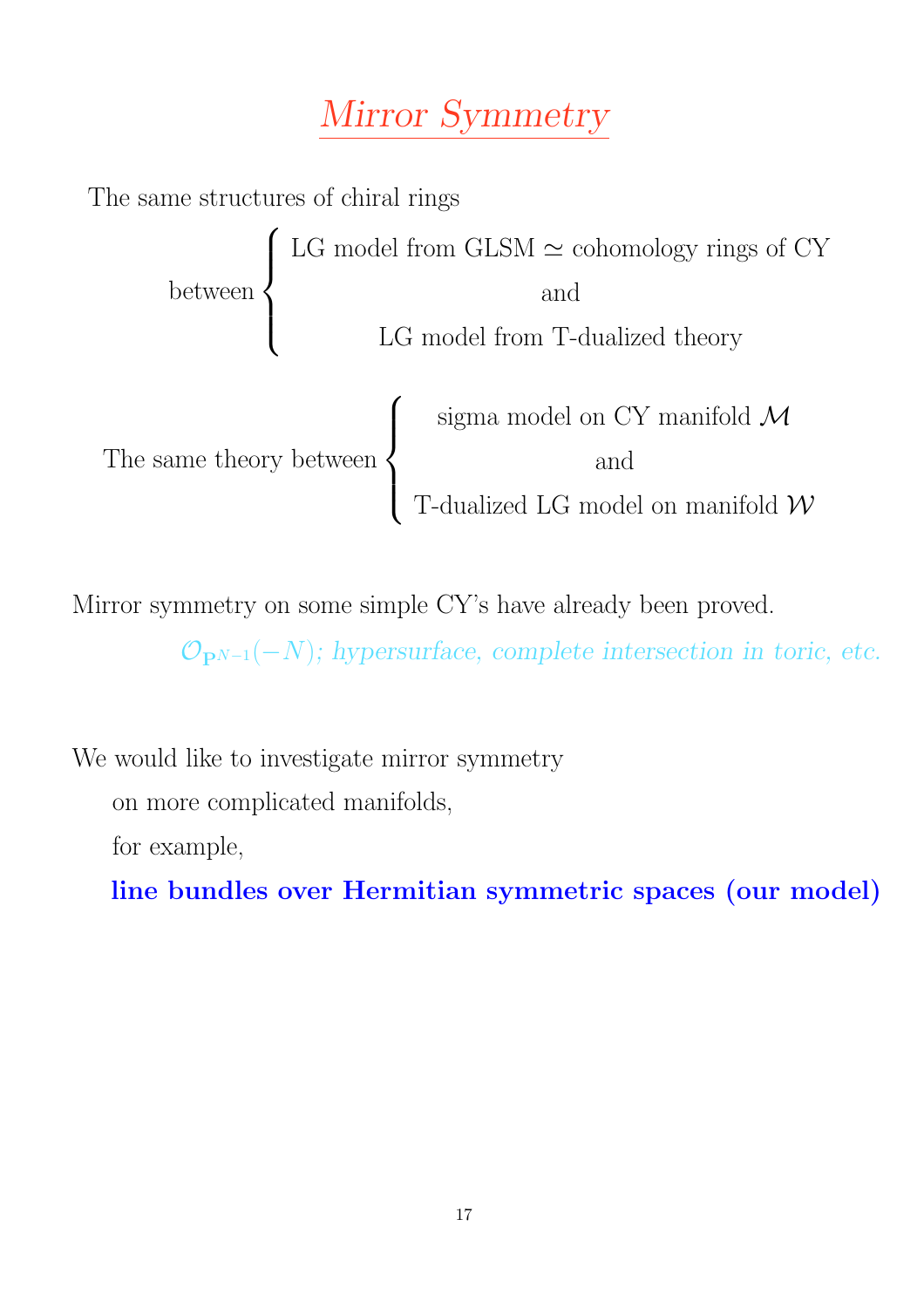In this work,

We would like to construct GLSM and T-dualized model for

line bundle over quadric surface  $Q^{N-2}$ 

We would like to construct the LG orbifold model which is dual to CY sigma model

CY/LG correspondence, cc-ring structure

and its T-dualized theory

ac-ring structure

Then, we will check the mirror symmetry on chiral rings, and will consider applications of these models.

BUT, unfortunately,

I have few knowledge on chiral ring structures and more.

So this work is still in progress...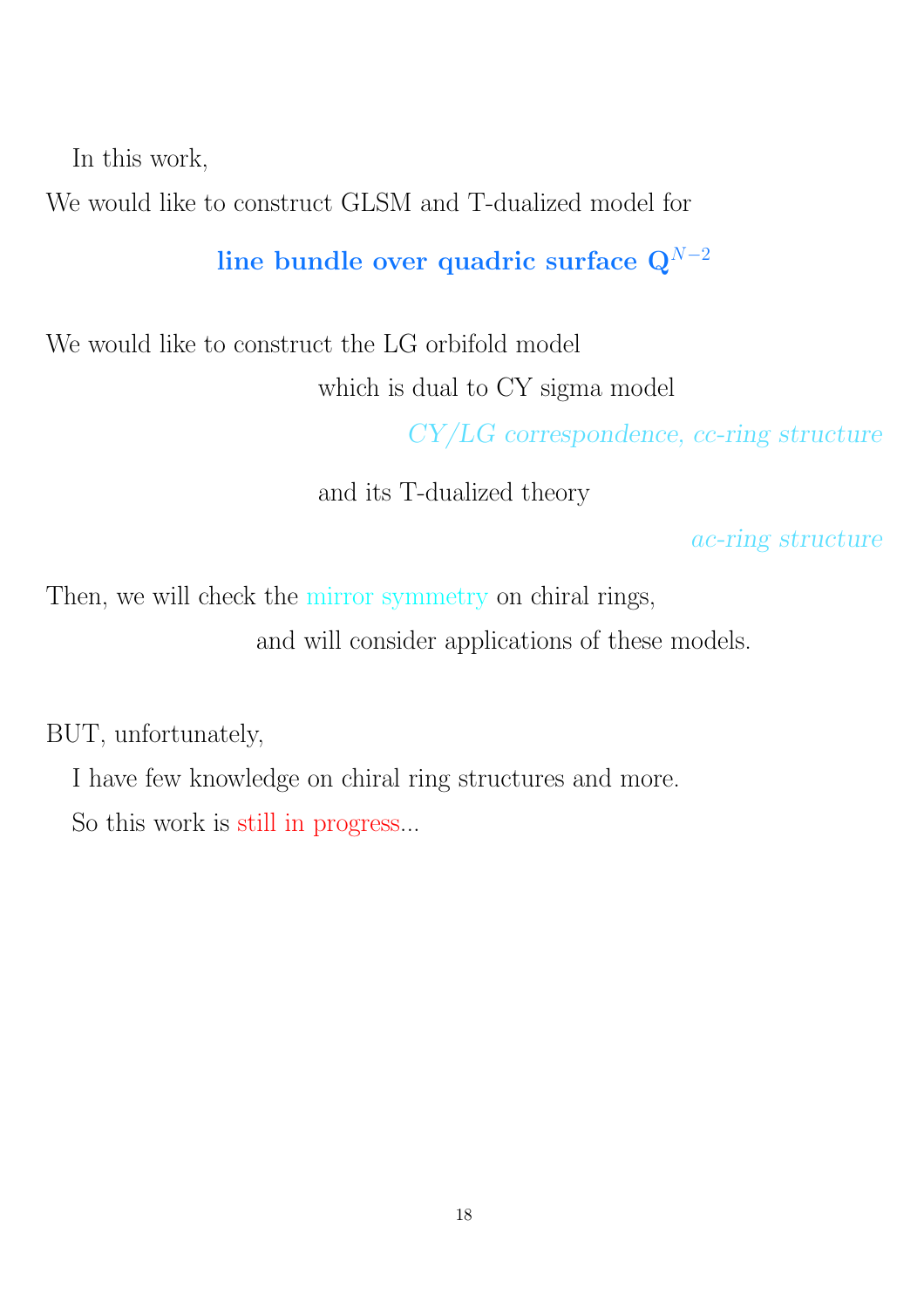### **DISCUSSIONS**

If we construct the chiral ring structure of these model,

we can understand  $\sqrt{ }$  $\int$  $\overline{a}$ the (co)homology of this CY (NEW) mirror symmetry of this non-compact CY (NEW)

and moreover,

we can use them to the study of "String duality"

IIA, IIB string/F-theory compactified by these CY Dp-brane wrapping around non-vanishing cycles in CY gauge/gravity duality

In particular, CY 3-fold is very interesting manifold.

CY 3-fold = line bundle over  $\mathbf{P}^2$ ,  $\mathbf{P}^1 \times \mathbf{P}^1$ ,  $\mathbf{Q}^2$ .

# Line bundle over  $\mathbf{Q}^2$  has not been investigated yet...

We have a big chance to use this model to gauge/gravity dual and geometric transition!!

BUT...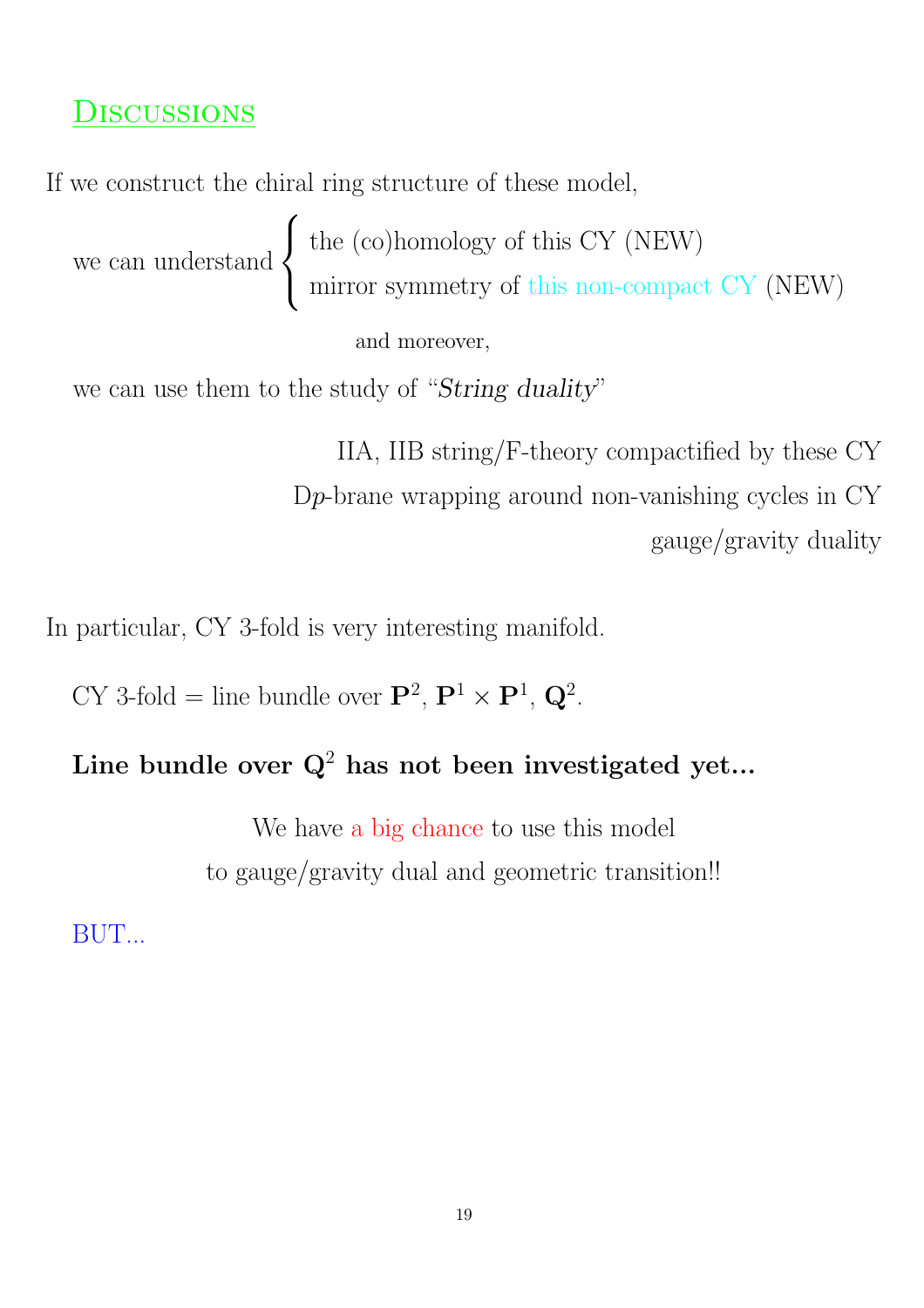Line bundle over  $\mathbf{Q}^2$ and Line bundle over  $\mathbf{P}^1 \times \mathbf{P}^1$  $\mathbf{A}$  $\left\lfloor \right\rfloor$  $\int$ are globally isomorphic!

probably...

Geometric transition of line bundle over  $\mathbf{P}^1 \times \mathbf{P}^1$ has been investigated and used in a lot of topics!!

So, there will be No topics to use the "line bundle over  $\mathbf{Q}^{2n}$ ...

I found this "bad news" 10 days ago...

# MY NEXT STUDY

- $\bullet$  understand the ring structures of LG model
- check mirror symmetry of our non-compact CY
- look for an application to use these CY (CY 4-folds?)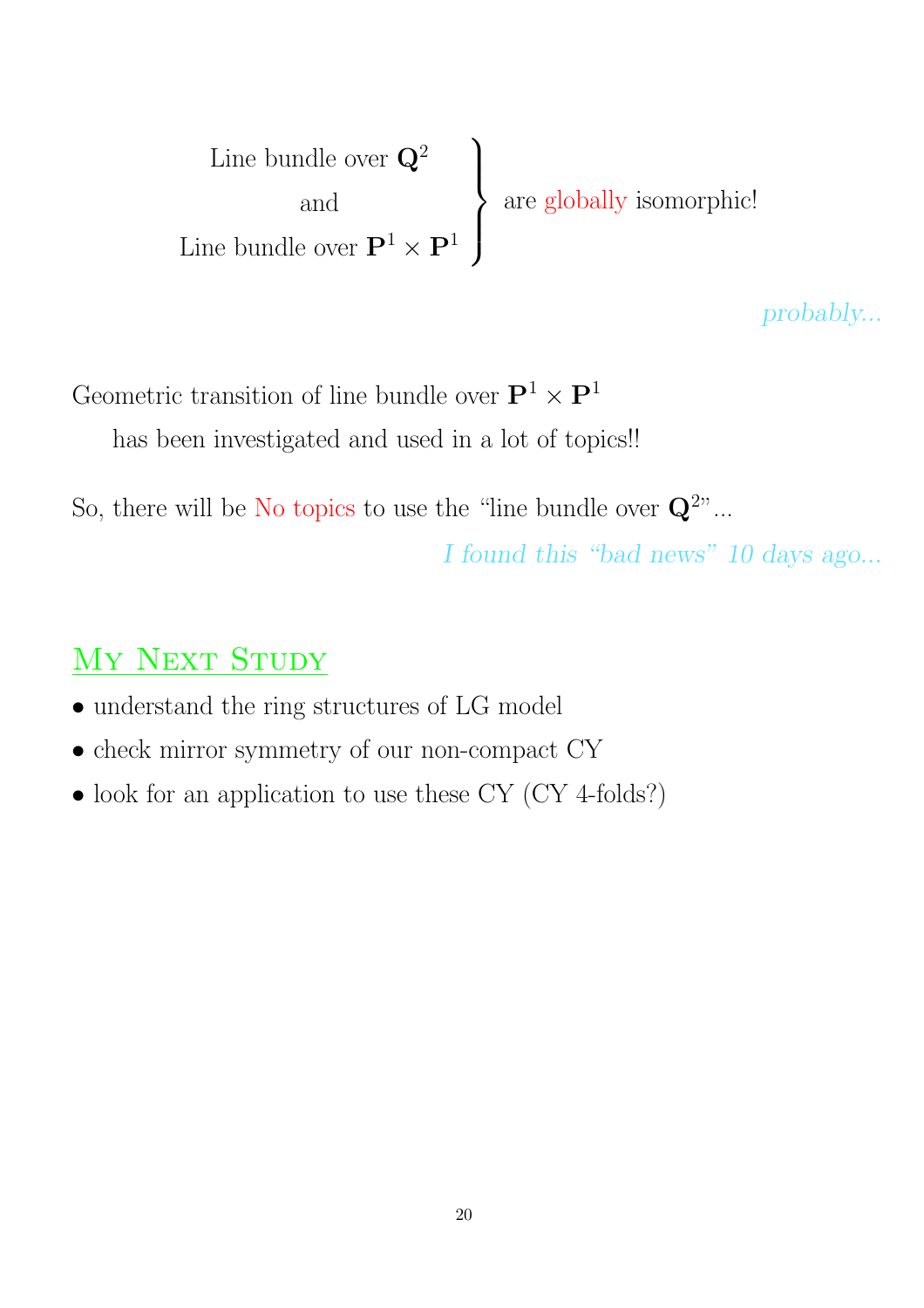### GAUGED LINEAR SIGMA MODEL

GLSM = Field Theory on toric variety

$$
\mathcal{L} = \int d^4 \theta \sum_a \left\{ -\frac{1}{e_a^2} \overline{\Sigma}_a \Sigma_a + \sum_i \overline{\Phi}_i \Phi_i e^{2Q_{i,a}V_a} \right\} + \left( \sum_a \frac{t_a}{\sqrt{2}} \int d^2 \widetilde{\theta} \Sigma_a + (c.c.) \right) + \left( \int d^2 \theta W(\Phi_i) + (c.c.) \right)
$$

 $t_a = r_a - i\theta_a$ : complexified FI parameter  $\Sigma_a$ : twisted chiral superfield,  $\Sigma_a =$ 1 √ 2  $D_+D_-V_a$ appear only in two-dimensional supersymmetric theory

Two-dimensional  $\mathcal{N}=2$  supersymmetric theory Various "phases" at low energy

Massless effective theory is written as supersymmetric Nonlinear Sigma Model on Calabi-Yau, supersymmetric Landau-Ginzburg Orbifold Model,

or more complicated model

RG flow and asymptotic behavior (one-loop correction):

$$
\sum_{i} Q_{i,a} = \begin{cases} \text{positive} : & \text{asymptotically free} \\ 0 & \text{: } \quad \text{CY (finite)} \\ \text{negative} : & \text{asymptotically non-free} \end{cases}
$$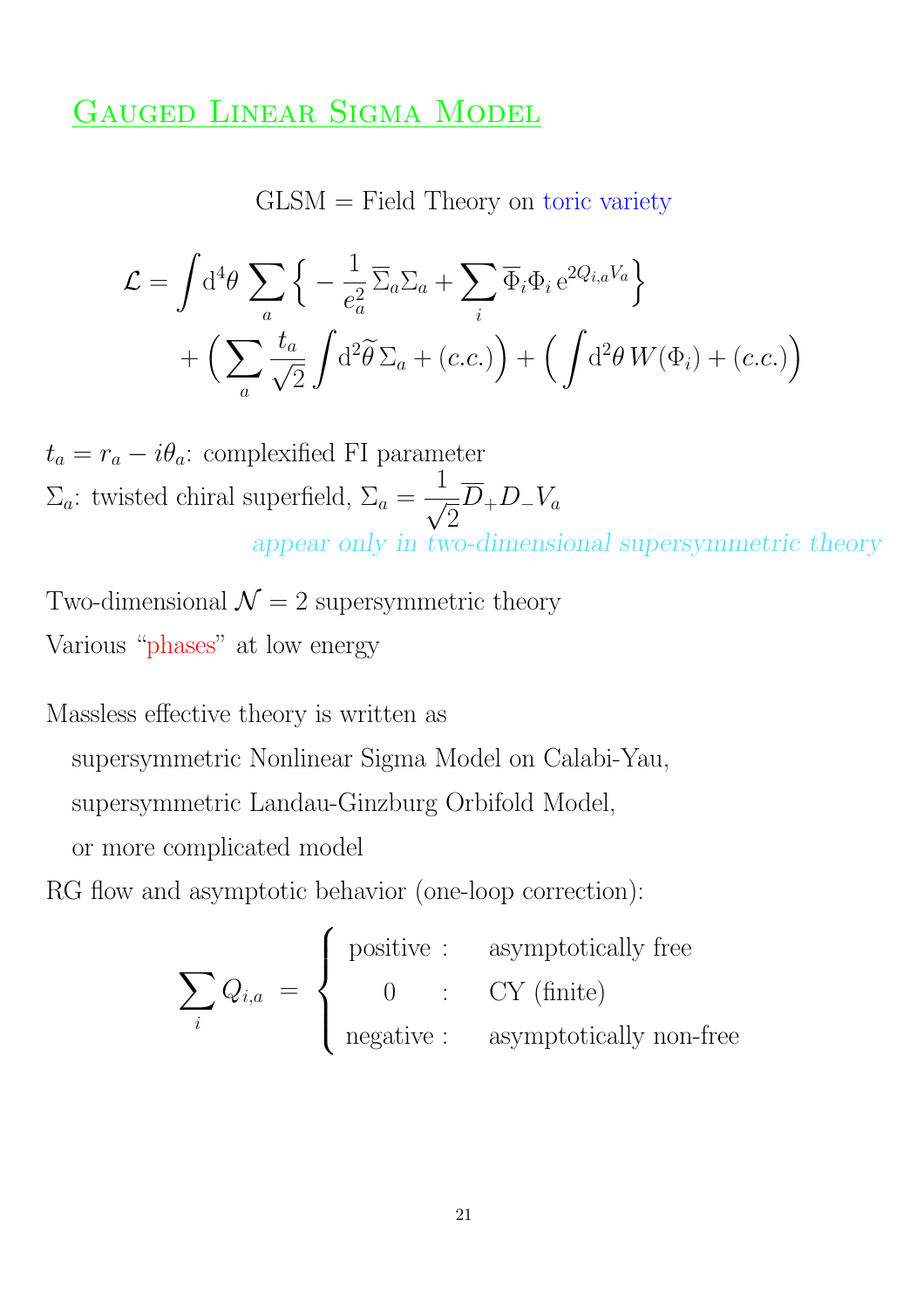### Construction 0: the simplest example (review)

Contents of chiral superfields and their  $U(1)$  charges:

$$
\Phi_i = (S_1, S_2, \cdots, S_{N-1}, S_N, P)
$$
  

$$
Q_i = (1, 1, \cdots, 1, 1, -N)
$$

Superpotential:

$$
W = \lambda P \cdot G(S_i) \quad ; \quad (\text{ex.}) \quad G(S_i) = \sum_{i=1}^{N} S_i^N
$$

 $\lambda = 0$  or 1

• Supersymmetric vacua

Potential energy (scalar field only)

$$
U(s, p, \sigma) = \frac{1}{2e^2}D^2 + 2|\sigma|^2 \left(\sum_{i=1}^N |s_i|^2 + N^2|p|^2\right) + \lambda^2 \left(|p|^2 \sum_{i=1}^N \left|\frac{\partial G}{\partial S_i}\right|^2 + \left|\sum_{i=1}^N G\right|^2\right) \frac{1}{e^2}D = r - \sum_{i=1}^N |s_i|^2 + N|p|^2
$$

Condition of SUSY vacua:

$$
D = 0, \qquad U(\langle s \rangle, \langle p \rangle, \langle \sigma \rangle) = 0, \qquad dU(\langle s \rangle, \langle p \rangle, \langle \sigma \rangle) = 0
$$

The solution depends on FI parameter  $r$ .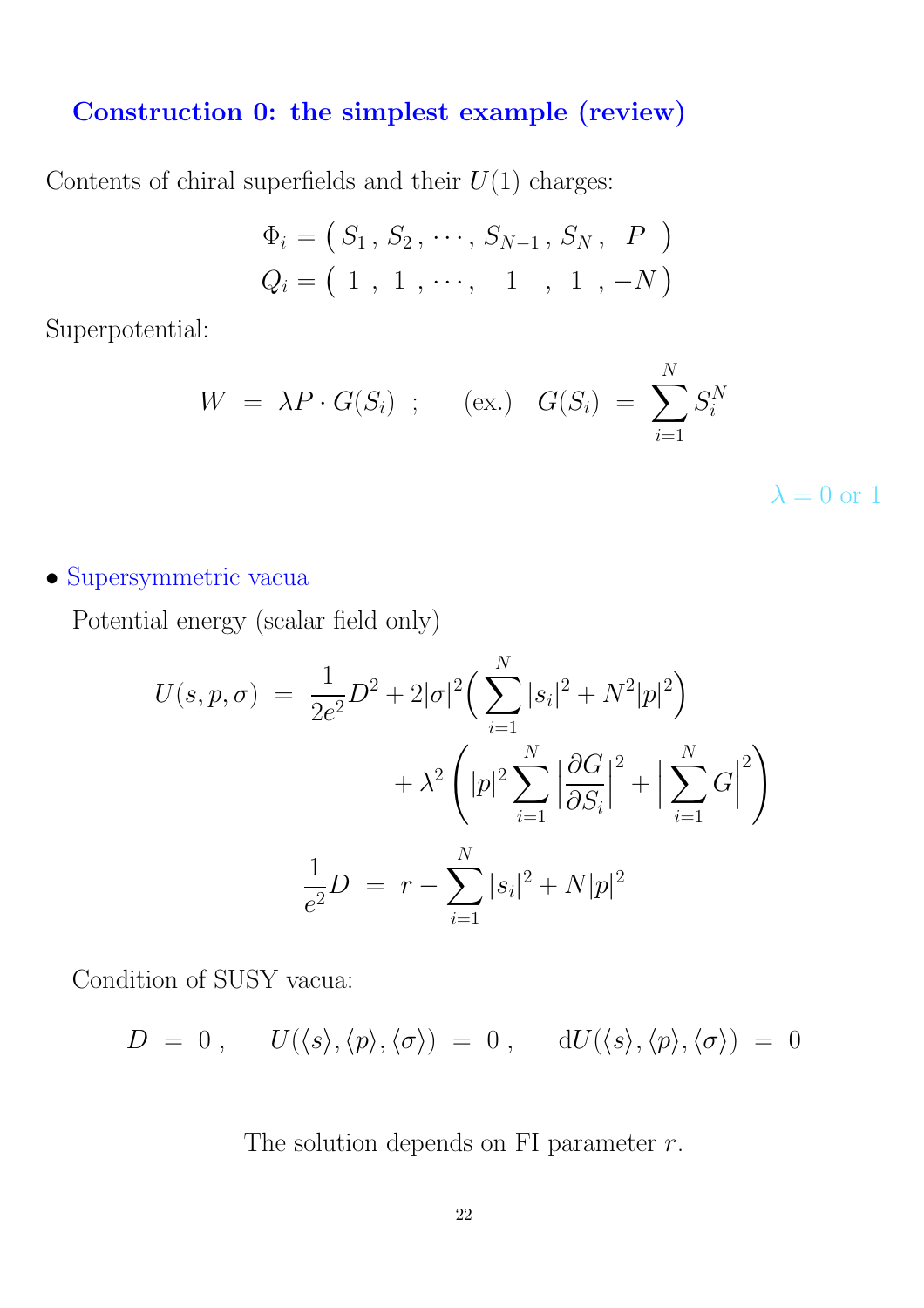• Low energy theory



$$
CY phase: r > 0
$$

sigma model on  $\mathcal{O}(-N)$  bundle on  $\mathbf{P}^{N-1} \equiv \mathcal{V}$  $S_i$ :  $\mathbf{P}^{N-1}$ ,  $P$ : fiber

LG phase:  $r < 0$ 

 $\mathbb{Z}_N$  Landau-Ginzburg orbifold model on  $\mathcal M$ chiral field  $S_i$   $(i = 1, 2, \cdots, N)$ superpotential:  $W' = G(S_i)$ 

### • CY/LG correspondence

"smoothly" connect between various phases geometries between CY and LG are topologically equivalent  $\mathcal{V} \simeq \mathcal{M}$  $\Rightarrow$  (co)homologies between V and M are same!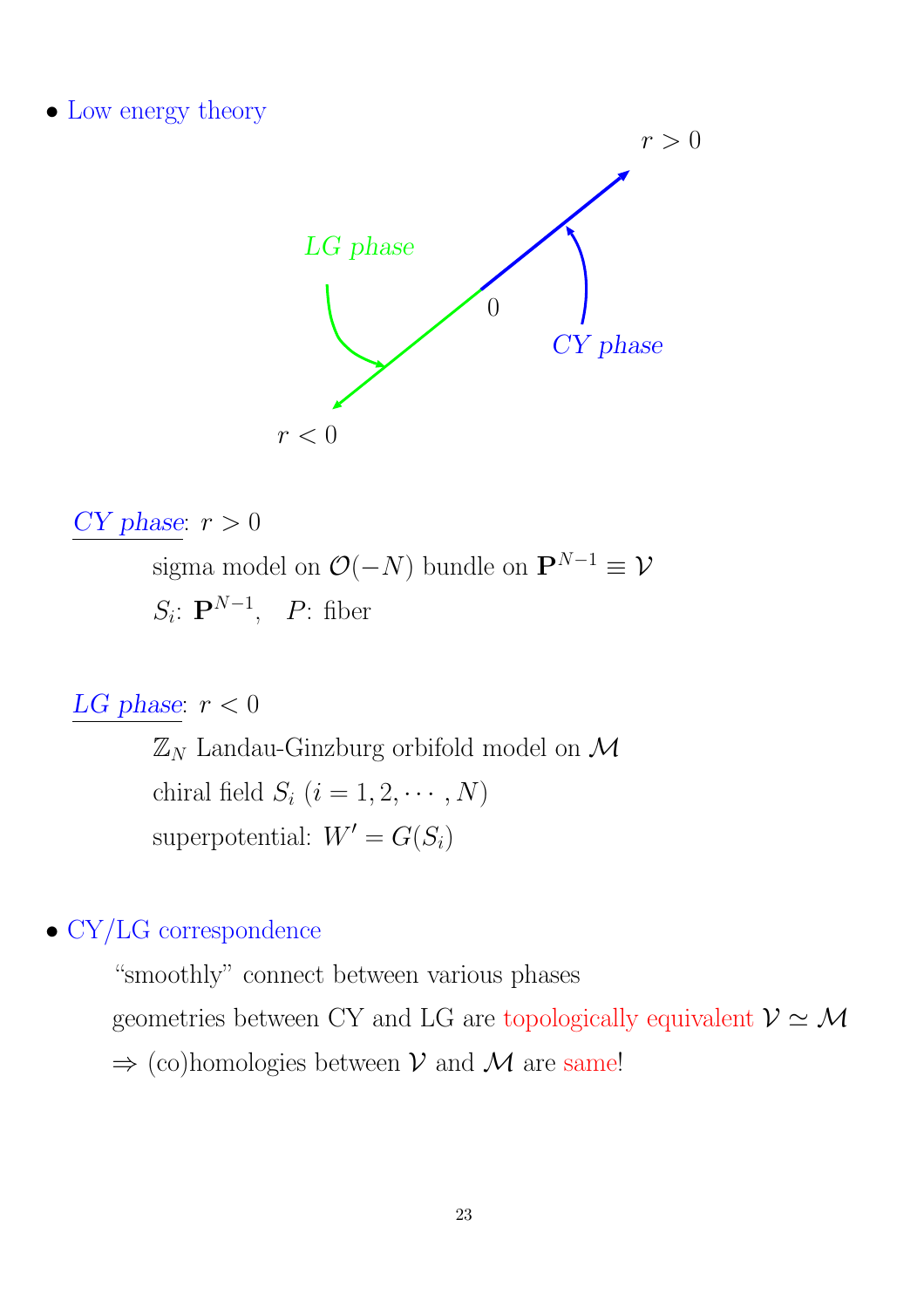#### • Ring structures

(un)twisted sectors in LG orbifold minimal model.

We can investigate the cohomology class of CY.

In the large radii limit of CY, chiral rings of LG model correspond to cohomology classes of CY.

Since GLSM has a suitable superpotential,

we can investigate *cc*-ring structure easily.

Non-trivial *ac*-ring structure appears when the theory is orbifolded.

Key point: isolated singularity

 $\partial W'$  $\partial S_i$  $= 0$  if and only if  $\sqrt[S_i]{s_i} = 0$ 

This model has been investigated and used by a lot of people. Now we try to apply this model to our model.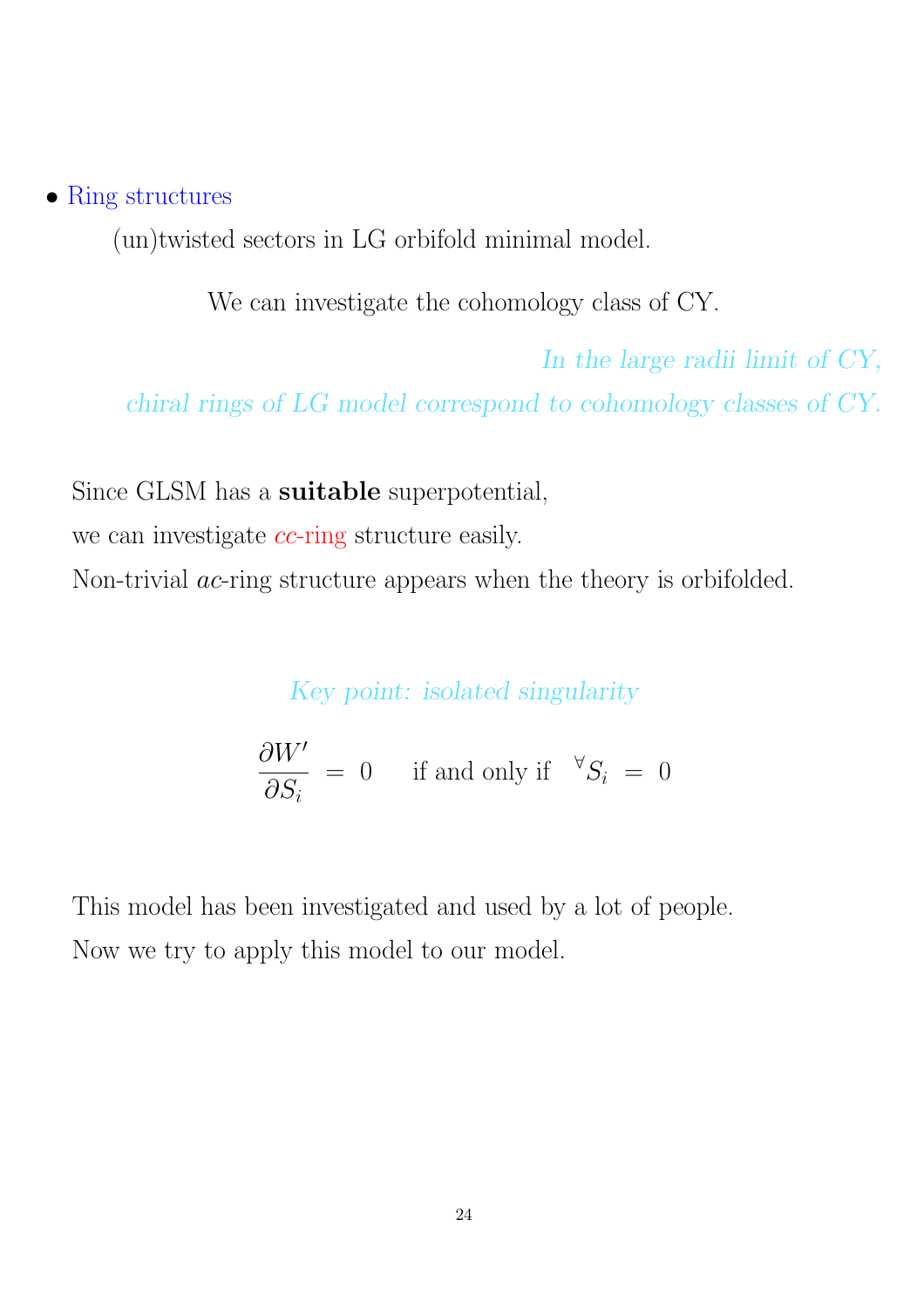# Construction 1: GLSM for line bundle over  $Q^{N-2}$

Contents of chiral superfields and their  $U(1)$  charges:

$$
\Phi_i = (S_0, S_1, S_2, \cdots, S_{N-1}, S_N, P)
$$
  

$$
Q_i = (1, 1, 1, \cdots, 1, -2, -N+2)
$$

superpotential:

$$
W = S_N \sum_{i=0}^{N-1} S_i^2 \iff \text{different from ordinary GLSM!}
$$

(cf.) GLSM on  $\mathbf{Q}^{N-2}$  (delete P field)

• Supersymmetric vacua

Potential energy (scalar field only)

$$
U(s, p, \sigma) = \frac{1}{2e^2}D^2 + 2|\sigma|^2 \left(\sum_{i=0}^{N-1} |s_i|^2 + 4|s_N|^2 + (N-2)^2|p|^2\right) + 4|s_N|^2 \sum_{i=0}^{N-1} |s_i|^2 + \left|\sum_{i=0}^{N-1} s_i^2\right|^2 \frac{1}{e^2}D = r - \sum_{i=0}^{N-1} |s_i|^2 + 2|s_N|^2 + (N-2)|p|^2
$$

Condition of SUSY vacua:

$$
D = 0, \qquad U(\langle s \rangle, \langle p \rangle, \langle \sigma \rangle) = 0, \qquad dU(\langle s \rangle, \langle p \rangle, \langle \sigma \rangle) = 0
$$

The solution depends on FI parameter  $r$ .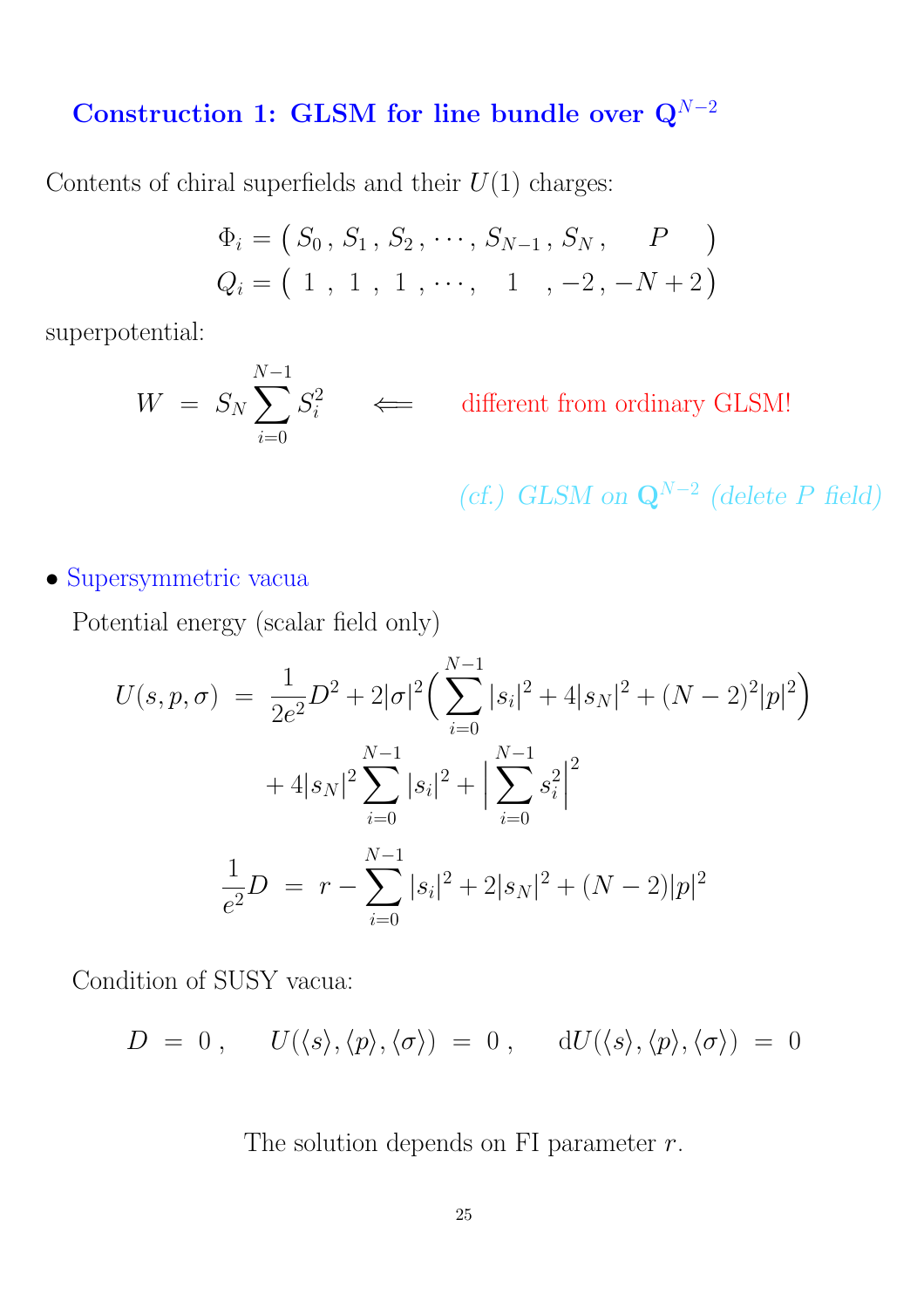• Low energy theory



### CY phase:  $r > 0$

sigma model on complex line bundle over  $\mathbf{Q}^{N-2} = \mathcal{X}_1$  $S_i$ : Q<sup>N-2</sup>, *P*: fiber

LG phase:  $r < 0$ 

 $\mathbb{Z}_{N-2}$  "Landau-Ginzburg" orbifold model on  $\mathcal{X}_2$ chiral field  $S_i$   $(i = 0, 1, \dots, N - 1, N)$ superpotential:  $W' = S_N$ N X−1  $i=0$  $S_i^2$ i

> It's a strange superpotential for LG!! (No isolated singularity)

Can we treat this as LG minimal model? Can we understand (co)homology of this CY manifold? I am studying this point now...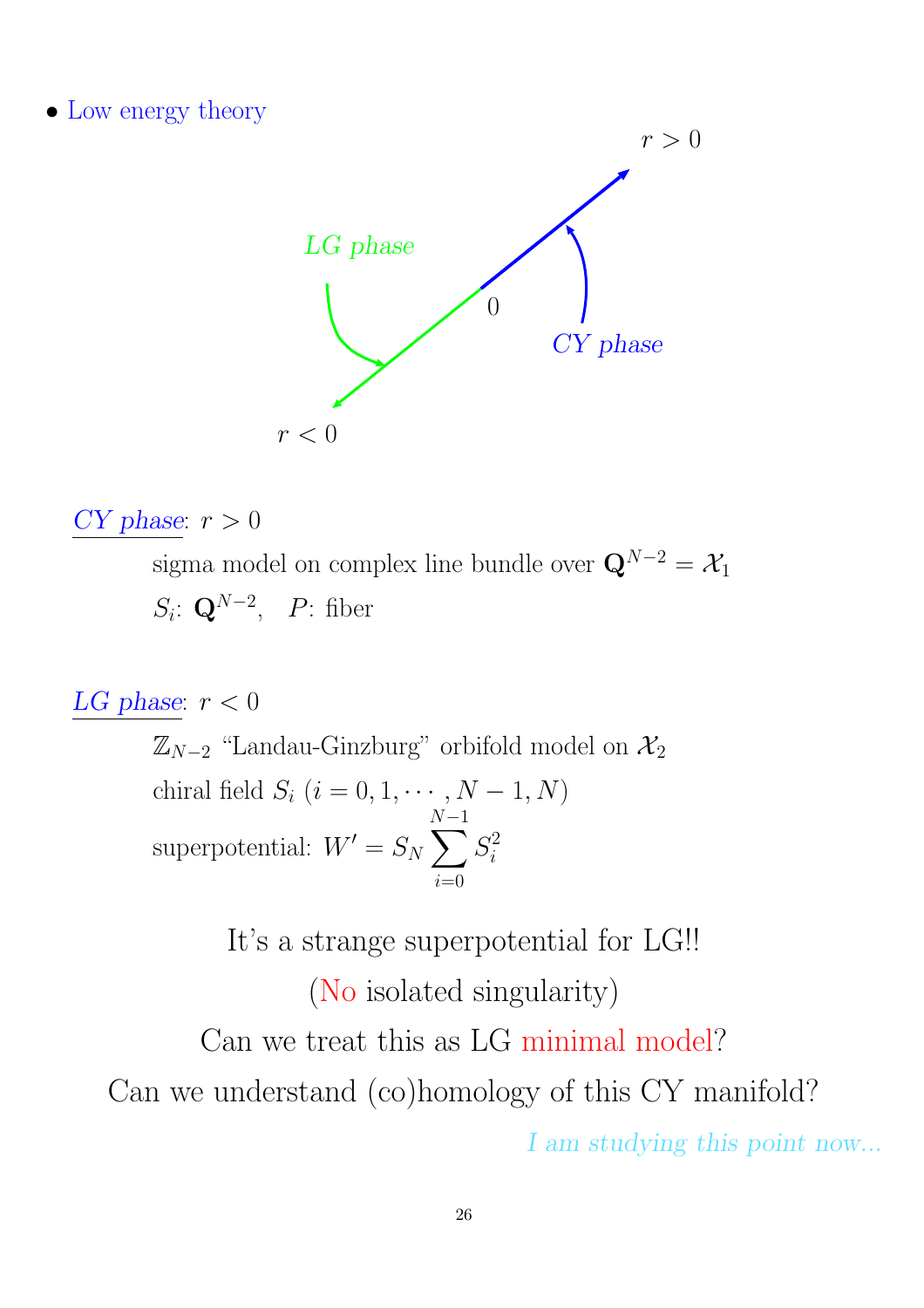# Construction 2: GLSM for line bundle over  $\mathbf{P}^{N-1} \times \mathbf{P}^{M-1}$

Contents of chiral superfields and their  $U(1) \times U(1)$  charges:

$$
\Phi_i = (S_0, S_1, \dots, S_{N-1}, T_0, T_1, \dots, T_{M-1}, P)
$$
  
\n
$$
Q_{i,1} = (1, 1, \dots, 1, 0, 0, \dots, 0, -N)
$$
  
\n
$$
Q_{i,2} = (0, 0, \dots, 0, 1, 1, \dots, 1, -M)
$$

No superpotential

### • Supersymmetric vacua

Potential energy (scalar field only)

$$
U(s,t,p,\sigma) = \frac{1}{2e_1^2}D_1^2 + \frac{1}{2e_2^2}D_2^2
$$
  
+  $2|\sigma_1|^2 \left(\sum_{i=0}^{N-1} |s_i|^2 + N^2|p|^2\right) + 2|\sigma_2|^2 \left(\sum_{j=0}^{M-1} |t_j|^2 + M^2|p|^2\right)$   

$$
\frac{1}{e_1^2}D_1 = r_1 - \sum_{i=0}^{N-1} |s_i|^2 + N|p|^2
$$
  

$$
\frac{1}{e_2^2}D_2 = r_2 - \sum_{j=0}^{M-1} |t_j|^2 + N|p|^2
$$

Condition of SUSY vacua:

$$
D_a = 0, \qquad U(\langle s \rangle, \langle t \rangle, \langle p \rangle, \langle \sigma \rangle) = 0, \qquad dU(\langle s \rangle, \langle t \rangle, \langle p \rangle, \langle \sigma \rangle) = 0
$$

The solution depends on FI parameters  $(r_1, r_2)$ .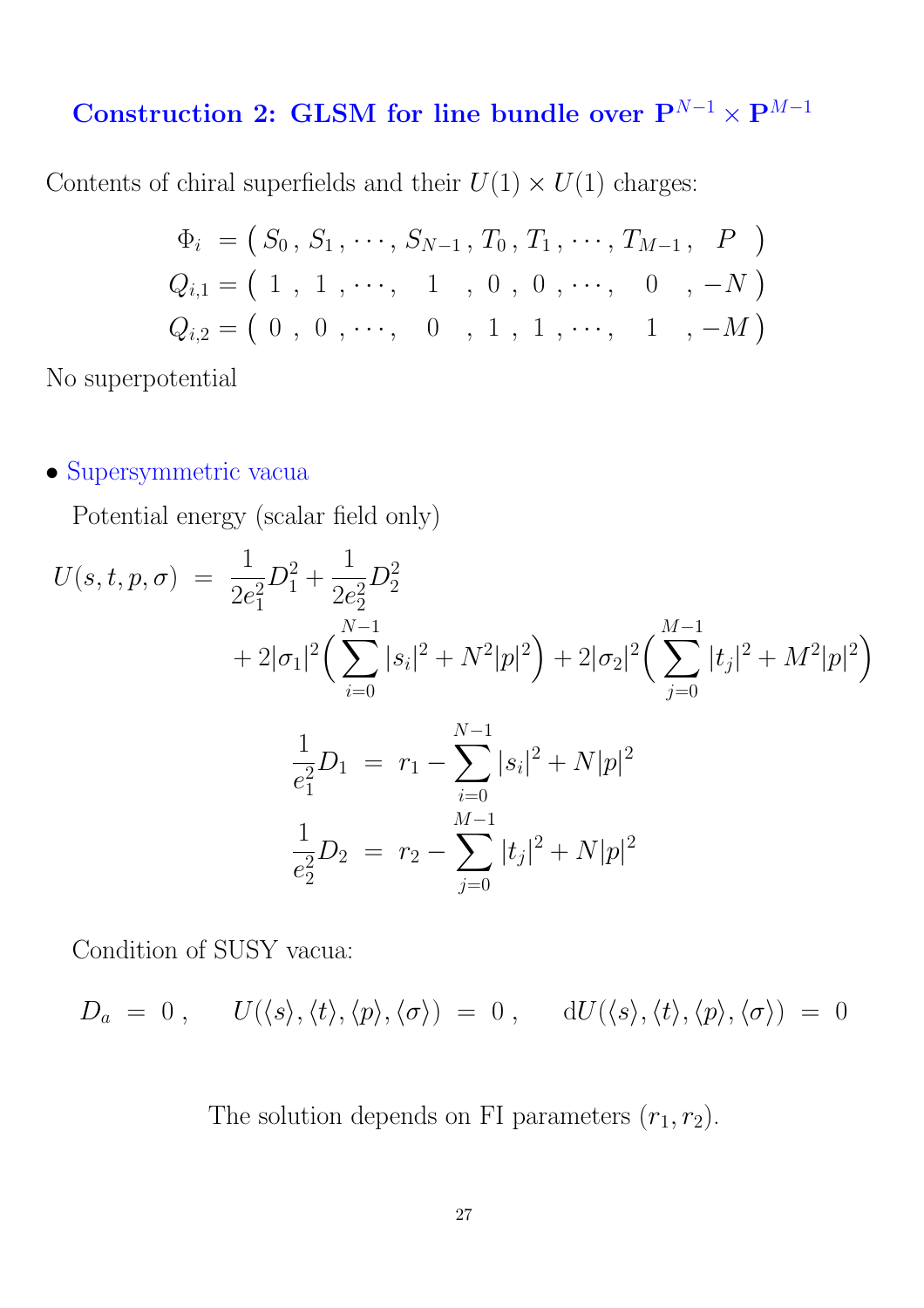• Low energy theory



CY phase:  $r_1 > 0, r_2 > 0$ 

sigma model on complex line bundle over  $\mathbf{P}^{N-1}\times\mathbf{P}^{M-1}$  $S_i, T_j: \mathbf{P}^{N-1} \times \mathbf{P}^{M-1}, P$ : fiber

hybrid:  $r_1 < 0$ ,  $-Mr_1 + Nr_2 > 0$ 

sigma model on vector bundle over  $\mathbf{P}^{M-1}$ 

 $T_j$ :  ${\bf P}^{M-1}, \quad S_i$ :  ${\bf \mathbb{C}}^N$  fiber

or

Landau-Ginzburg orbifold model

 $S_i$ : chiral fields of LG orbifold  $(\mathbb{Z}_N)$ ,  $T_j$ :  $M-1$  free fields

LG phase:  $r_1, r_2 < 0, Mr_1 = Nr_2$ 

 $U(1) \times \mathbb{Z}_d$  gauged LG orbifold model

d: greatest common divisor of N and M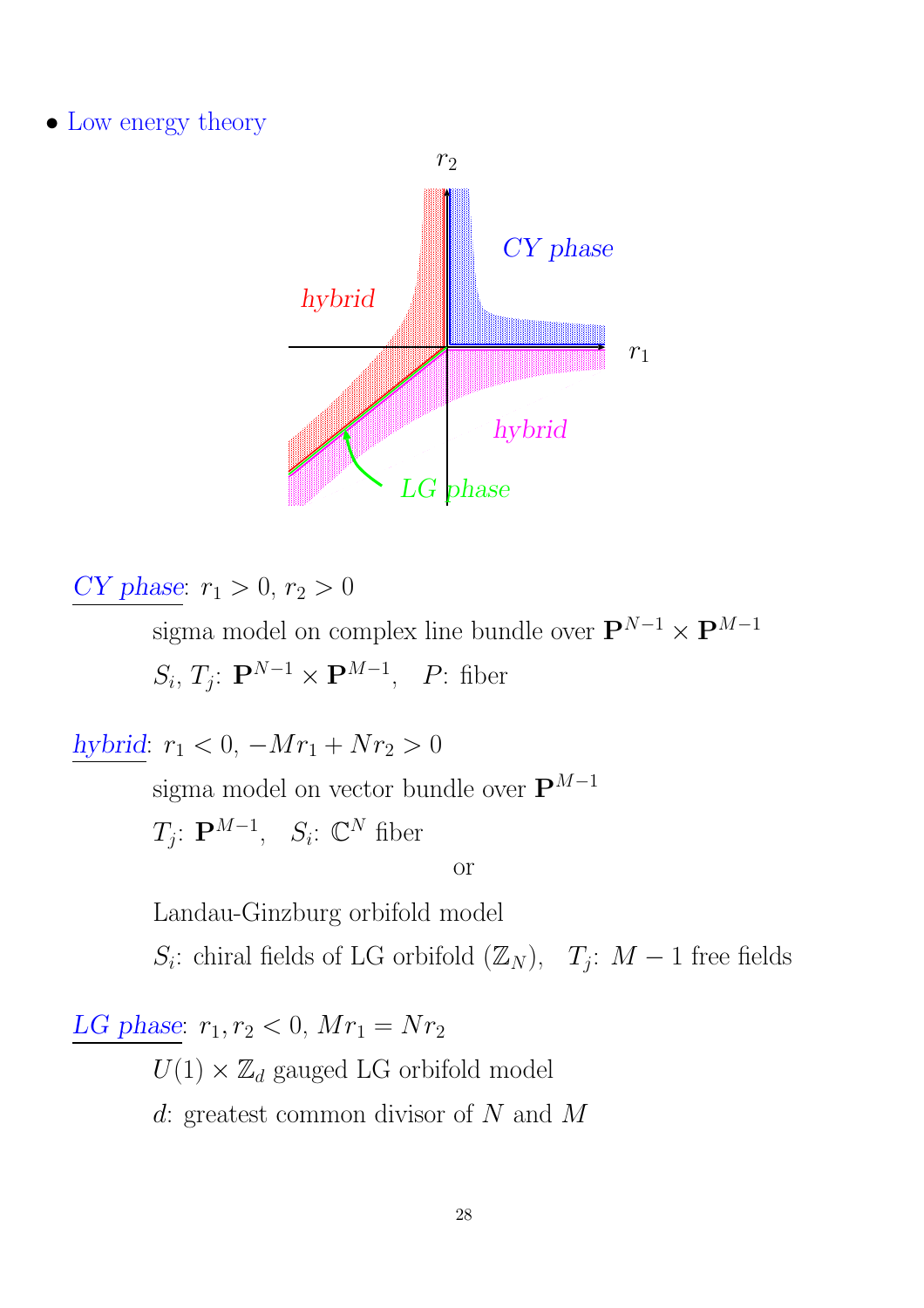### T-dualized Theory

This theory is written by twisted chiral superfields only:

$$
\widetilde{\mathcal{L}} = \int d^4 \theta \left\{ \sum_a \left( -\frac{1}{e_a^2} \overline{\Sigma}_a \Sigma_a \right) - \frac{1}{2} \sum_i \left( Y_i + \overline{Y}_i \right) \log \left( Y_i + \overline{Y}_i \right) \right\} \n+ \left( \frac{1}{\sqrt{2}} \int d^2 \widetilde{\theta} \widetilde{W} + (c.c.) \right) \n\widetilde{W} = \sum_a \Sigma_a \left( t_a - \sum_i Q_{i,a} Y_i \right) + \sum_i e^{-Y_i}
$$

 $Y_i$ : twisted chiral superfield,  $D_+Y_i = D_-Y_i = 0$ periodicity  $Y_i \sim Y_i + 2\pi i$ 

Relation between chiral superfields and twisted chiral superfields:

$$
Y_i + \overline{Y}_i = 2 \sum_a \overline{\Phi}_i \Phi_i e^{2Q_{i,a}V_a}
$$

Low energy theory  $(e_a \gg 1)$ : integrating out  $\Sigma_a$ 

 $\Rightarrow$  LG orbifold model with twisted superpotential:

$$
\widetilde{W} = \sum_{i} e^{-Y_i} \qquad \text{with constraints} \quad t_a = \sum_{i} Q_{i,a} Y_i
$$

Investigating this twisted superfield,

we can understand *ac*-ring structures of this model.

We can also understand cc-ring structure.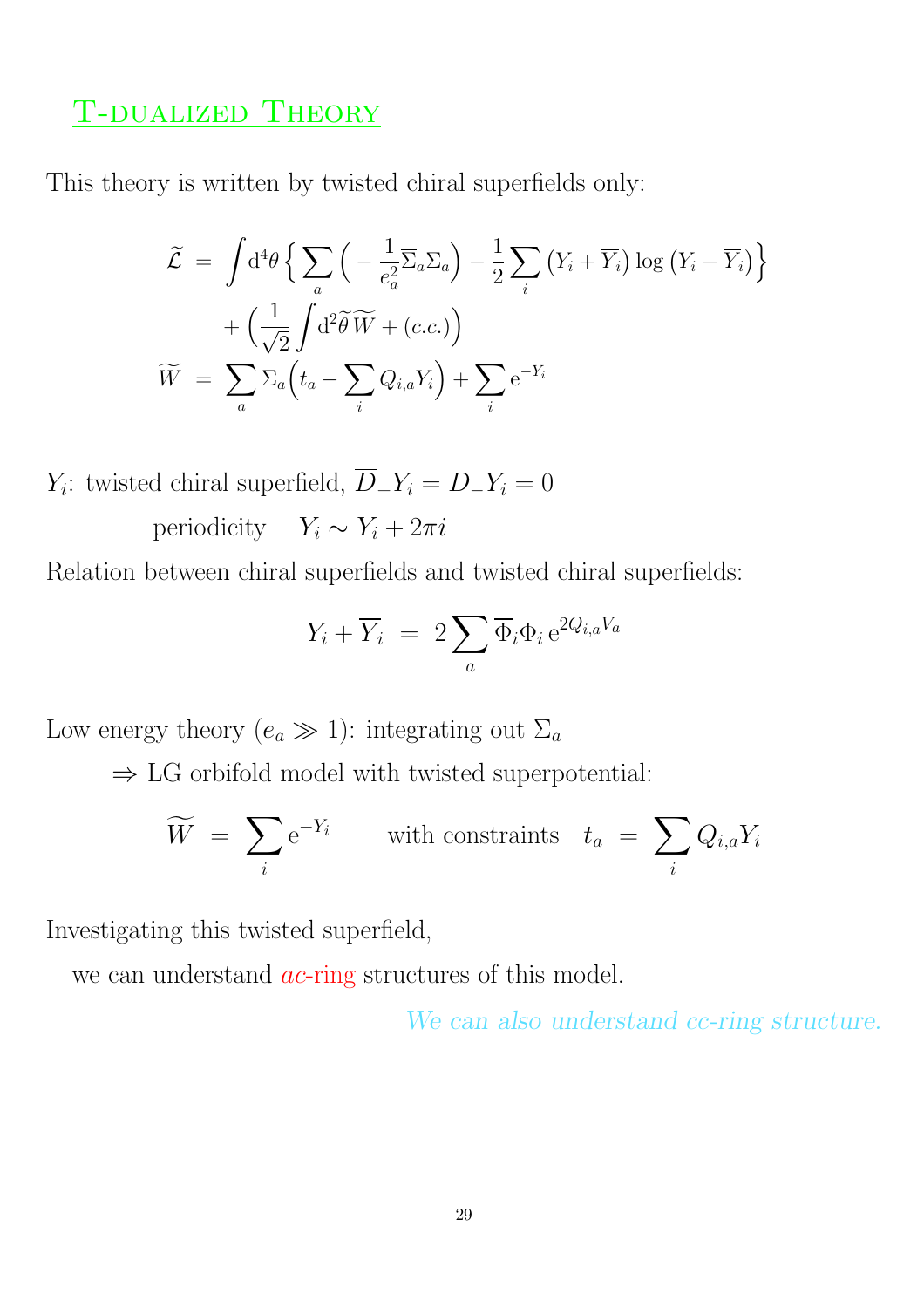Construction 0: review

T-dual of GLSM for  $\mathcal{O}(-N)$  bundle over  $\mathbf{P}^{N-1}$  ( $\lambda = 0$ ), or hypersurface in  $\mathbf{P}^{N-1}$  ( $\lambda = 1$ )

$$
\widetilde{W} = \sum_{i=1}^{N} e^{-Y_i} + e^{-Y_P}, \quad \text{constraint:} \quad t = \sum_{i=1}^{N} Y_i - NY_P
$$

$$
Y_i + \overline{Y}_i = 2\overline{S}_i S_i e^{2V}, \quad Y_P + \overline{Y}_P = 2\overline{P}P e^{-2NV}
$$

Sokution of the above constraint:

$$
e^{-Y_i/N} = X_i
$$
  $e^{-Y_P} = e^{t/N} X_1 X_2 \cdots X_N$ 

Residual symmetry from periodicity:

$$
G = (\mathbb{Z}_N)^{N-1}
$$

We obtain the T-dualized LG orbifold model on  $W$  (with  $\lambda = 0$ ):

$$
\widetilde{\text{LG}} \; : \quad \widetilde{W} // G \; = \; \Big( \sum_{i=1}^N X_i^N + \mathrm{e}^{t/N} \prod_{i=1}^N X_i \Big) \Big/ \Big/ \, (\mathbb{Z}_N)^{N-1}
$$

Theories on CY and  $\widetilde{LG}$  are same!  $(\mathcal{V}, \mathcal{W})$  is a mirror pair!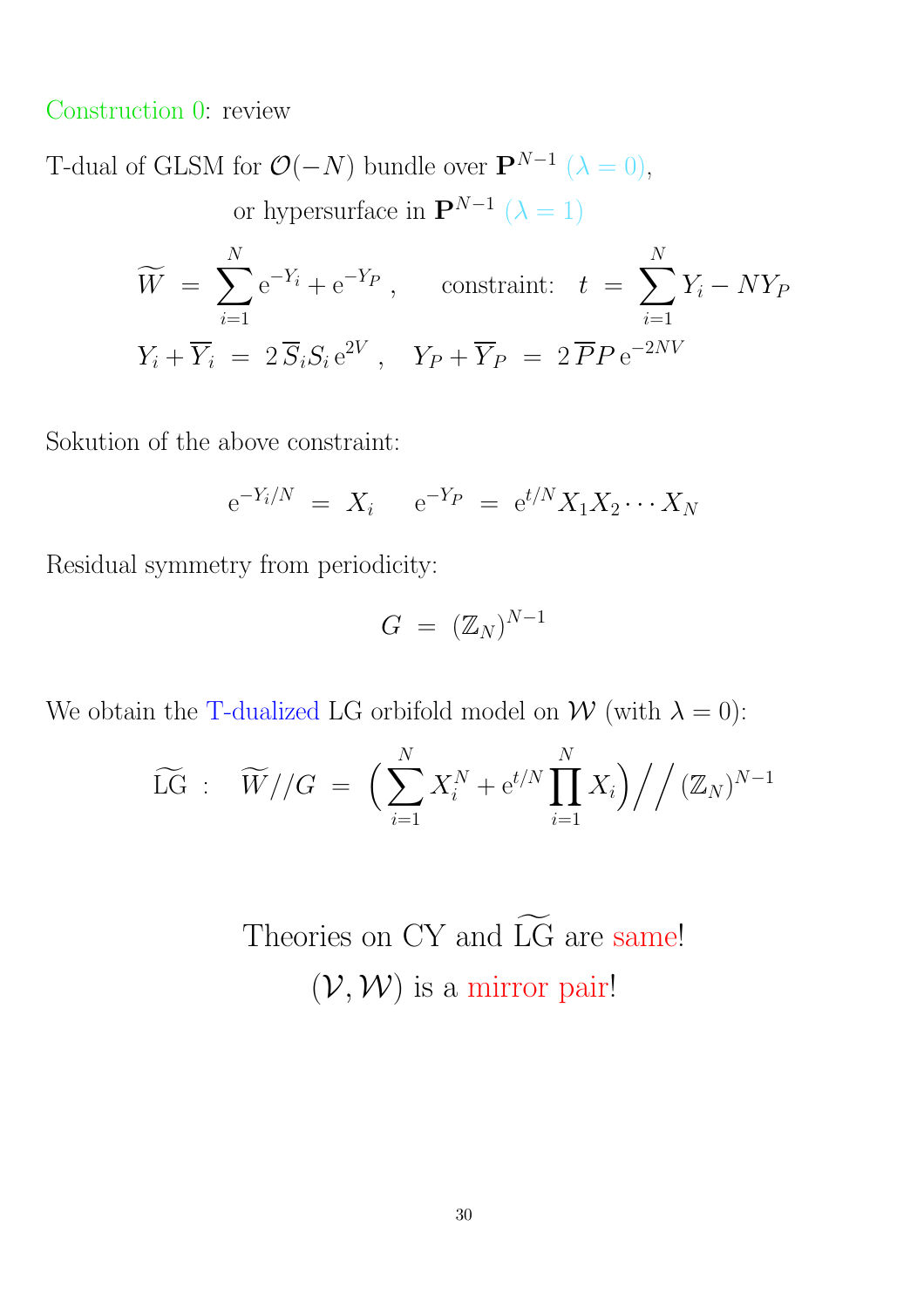It is convenient to introduce a period

in order to read the "fundamental" representation of fields.

Definition of the period  $(\lambda = 0)$ :

$$
\Pi_{\lambda=0} \equiv \langle \widetilde{\gamma} | 1 \rangle_{\lambda=0} = \int_{\widetilde{\gamma}} \Omega = \int d\Sigma \, dY_P \prod_{i=1}^N dY_i \exp(-\widetilde{W})
$$

"BPS mass" of D-brane wrapping around SLAG

In the case of  $\lambda = 1$ :

$$
\Pi_{\lambda=1} = \int d\Sigma \, dY_P \prod_{i=1}^N dY_i N\Sigma \, \exp(-\widetilde{W})
$$

definition of the period

By re-deifining several fields,

we read the "fundamental" representations of twisted chiral fields.

(cf.) relation these periods are derived from:

$$
\Pi_{\lambda=1} = \langle \gamma | 1 \rangle_{\lambda=1} = \langle \widetilde{\gamma} | \delta \rangle_{\lambda=0}
$$

 $\langle \gamma |: B\text{-type boundary states } (\gamma \text{ is } N-2\text{-cycle})$  $\langle \widetilde{\gamma} |: B\text{-type boundary states } (\widetilde{\gamma} \text{ is } N\text{-cycle})$  $| \delta \rangle = N\Sigma | 1 \rangle$ : A-type field

D-brane wrapping around SLAG and BPS mass.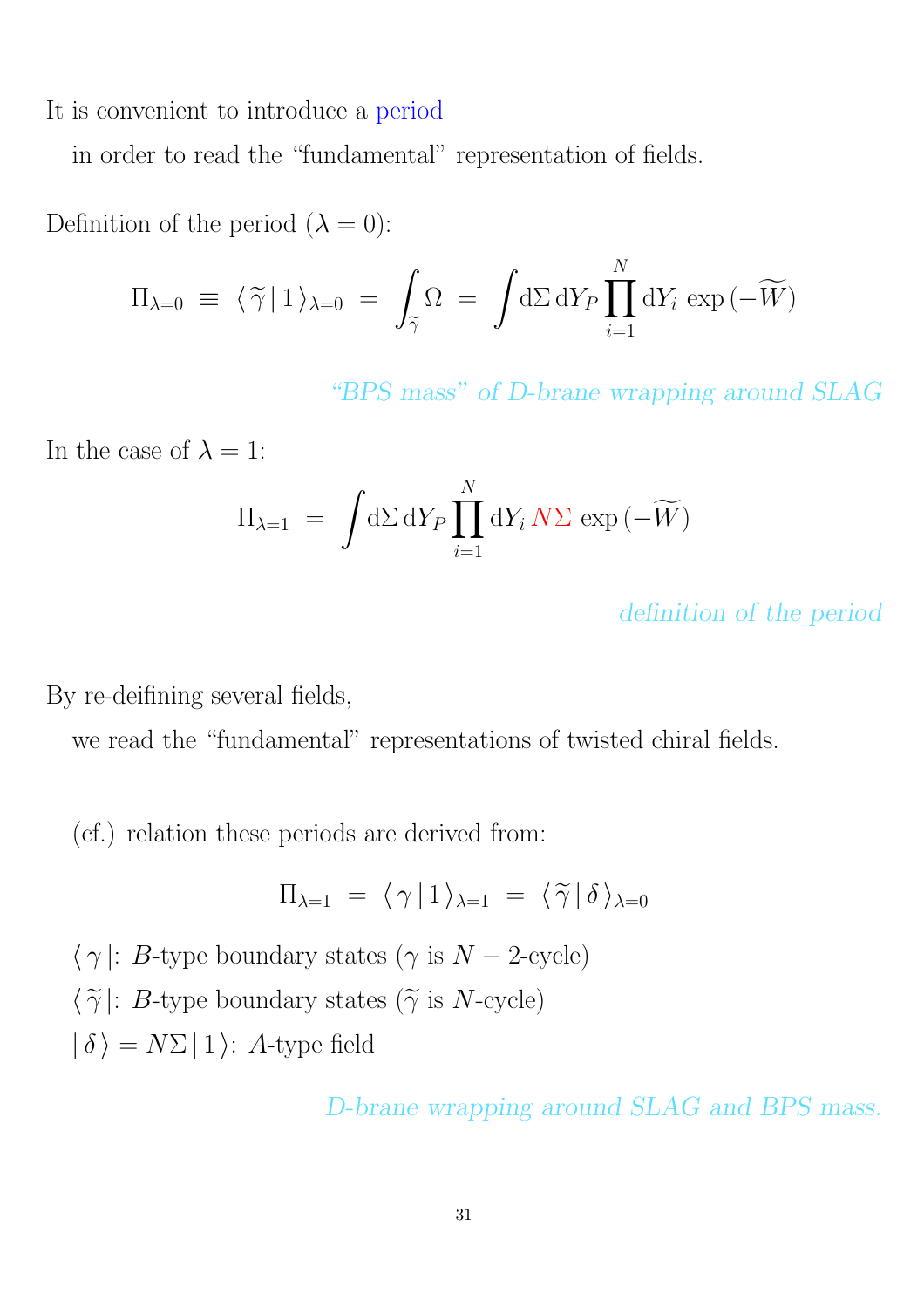Calculation:

$$
\Pi_{\lambda=1} = \int dY_P \prod_{i=1}^N dY_i e^{-Y_P} \delta(t - \sum_{i=1}^N Y_i + NY_P) \exp\left(-\sum_{i=1}^N e^{-Y_i} - e^{-Y_P}\right)
$$

Re-definition of fields:

$$
e^{-Y_P} = \widetilde{P} \qquad e^{-Y_i} = \widetilde{P}U_i
$$

$$
\Rightarrow \Pi_{\lambda=1} = \int \prod_{i=1}^{N} \frac{\mathrm{d}U_i}{U_i} \delta\left(t + \sum_{i=1}^{N} \log U_i\right) \delta\left(1 + \sum_{i=1}^{N} U_i\right) \exp(-0)
$$

The twisted superpotential is trivial!

Target space  $\mathcal{W}'$  is submanifold of algebraic torus  $(\mathbb{C}^*)^N$ :

$$
\mathcal{W}' : t = -\sum_{i=1}^{N} \log U_i, \quad 1 + \sum_{i=1}^{N} U_i = 0 \text{ in } (\mathbb{C}^*)^N
$$

 $(\mathcal{M}, \mathcal{W}')$  is a mirror pair!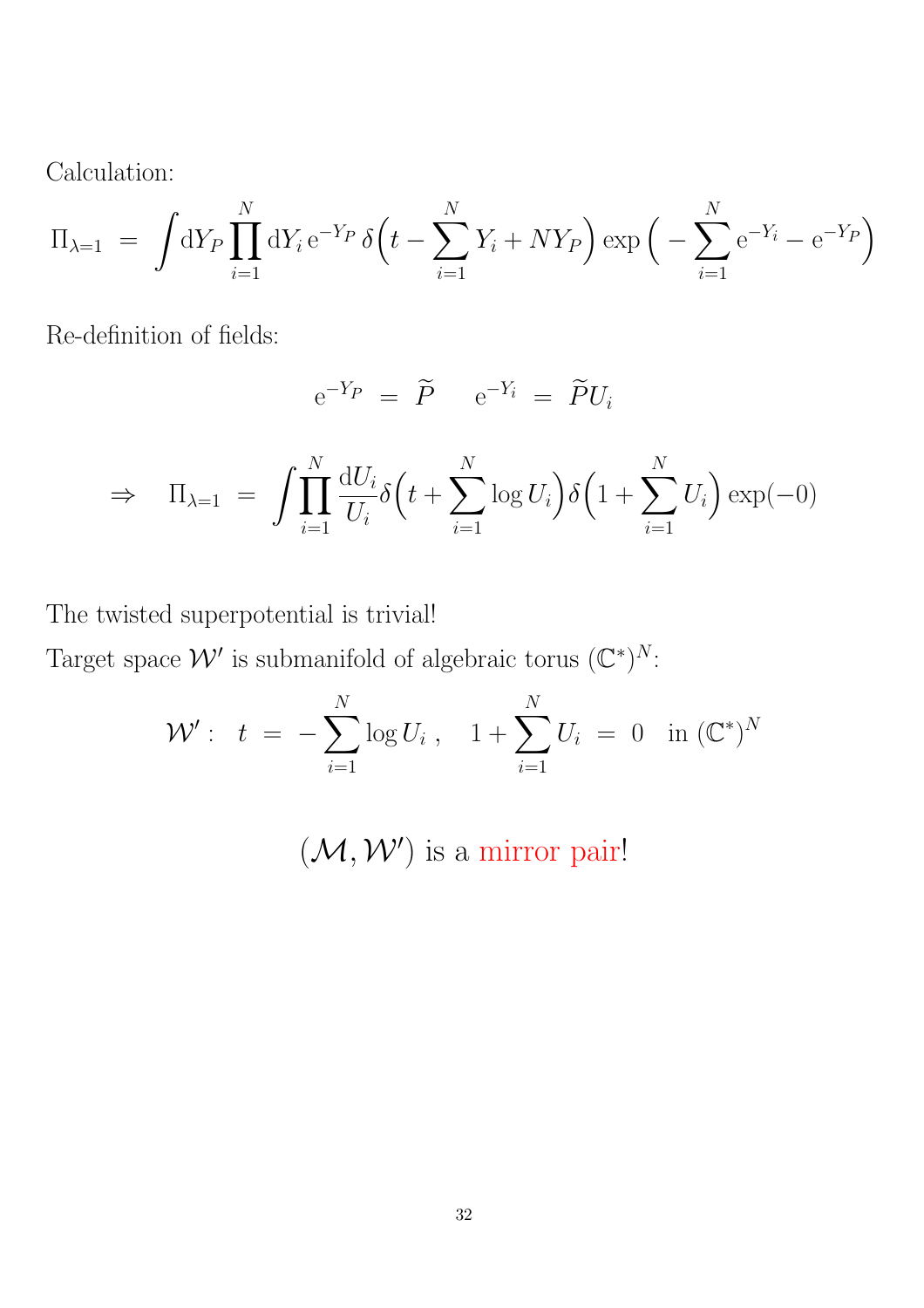Construction 1: T-dual of GLSM for line bundle over  $\mathbf{Q}^{N-2}$ 

$$
\widetilde{W} = \sum_{i=0}^{N} X_i^{N-2} + e^{t/(N-2)} \Big( \prod_{i=0}^{N-1} X_i \Big) / X_N^2
$$
  

$$
Y_i + \overline{Y}_i = 2 \overline{\Phi}_i \Phi_i e^{2Q_i V}, \qquad X_i^{N-2} = e^{-Y_i}
$$

Moreover we should mod out some symmetry derived from the periodicity:

$$
G~=~\left( \mathbb{Z}_{N-2} \right)^N
$$

LG orbifold model is written by this twisted superpotential:

 $\widetilde{W}/\!/G$ 

Isolated singularity at the origin,

Only one supersymmetric vacuum, etc.

good behavior to study chiral rings

Sorry, further investigations are in progress...

#### question:

How and where does the effect of chiral superpotentials appear? Can we construct  $ac$ -ring structure? (finite? infinite?) What is the mirror manifold of line bundle over  $\mathbf{Q}^{N-2}$ ?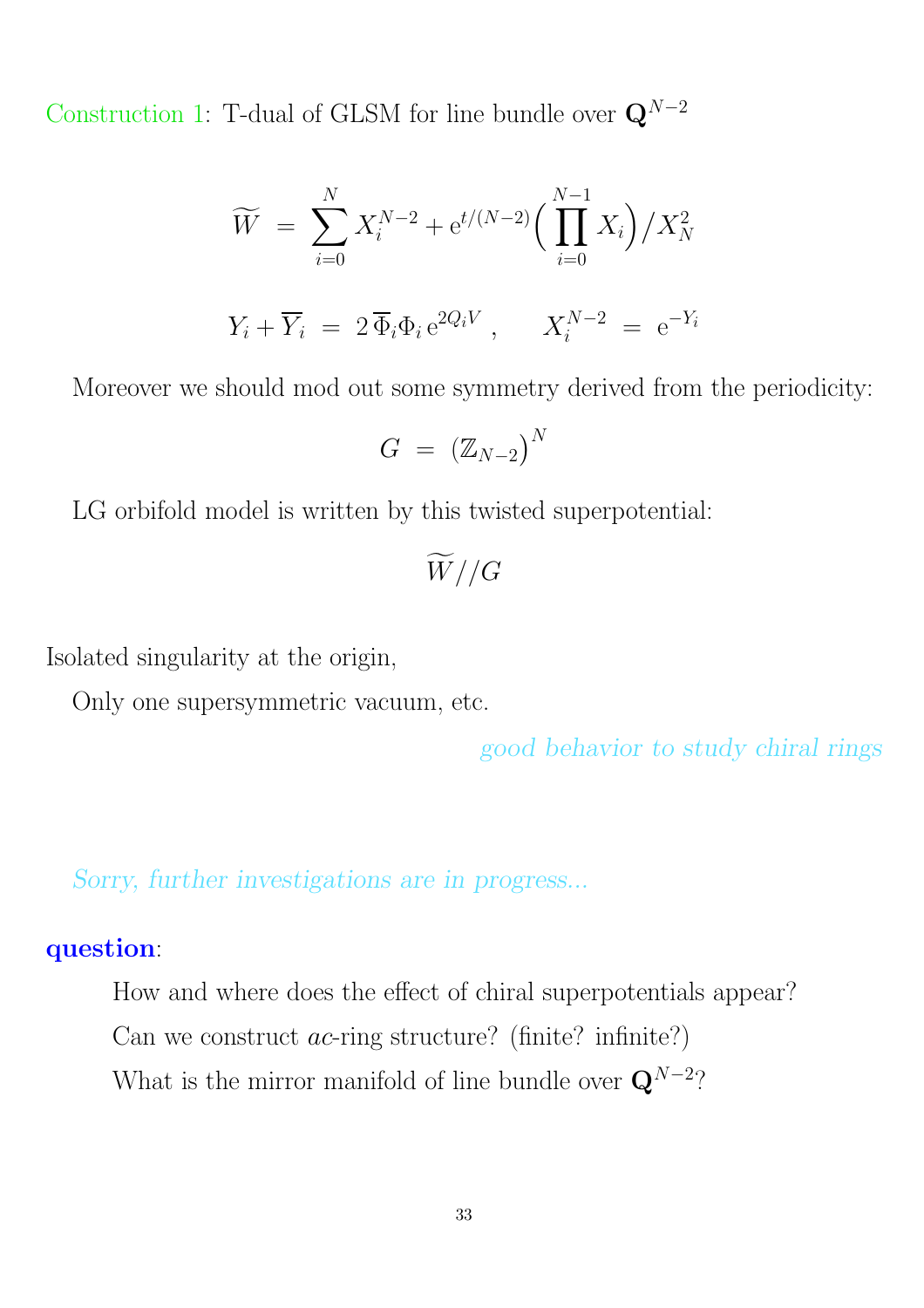### REVIEW: HERMITIAN SYMMETRIC SPACES

projective space:  ${\bf P}^{N-1}=SU(N)/[SU(N-1)\times U(1)]$ 

 $\vec{\phi} \in \mathbb{C}^N$ : identification  $\vec{\phi} \sim \lambda \vec{\phi}, \lambda \in \mathbb{C}^1$  $\vec{\phi}^T = (1, \varphi^i), (i = 1, 2, \cdots, N - 1)$ : local coordinates Kähler potential  $K$ :

> $K = r \log \vec{\phi}^{\dagger} \vec{\phi} = r \log \left\{ 1 + |\varphi^i| \right\}$ | <sup>2</sup>,  $r =$  constant

quadric surface:  $\mathbf{Q}^{N-2} = SO(N)/[SO(N-2) \times U(1)]$ 

$$
\mathbf{P}^{N-1} + [\vec{\phi}^2 = 0]:
$$
  

$$
\vec{\phi}^T = (1, \varphi^i, -\frac{1}{2}(\varphi^i)^2), (i = 1, 2, \cdots, N-2): \text{local coordinates}
$$
  

$$
K = r \log \vec{\phi}^{\dagger} \vec{\phi} = r \log \left\{ 1 + |\varphi^i|^2 + \frac{1}{4}(\varphi^i)^2 (\varphi^{*j})^2 \right\}
$$

exceptional groups:  $E_6/[SO(10) \times U(1)]$ ,  $E_7/[E_6 \times U(1)]$ 

$$
\mathbf{P}^{26} + [\Gamma_{ijk}\phi^j \phi^k = 0], \mathbf{P}^{55} + [d_{\alpha\beta\gamma\delta}\phi^{\beta}\phi^{\gamma}\phi^{\delta} = 0]:
$$
  
\n
$$
\Gamma_{ijk}: \text{rank-3 symmetric tensor invariant under } E_6
$$
  
\n
$$
d_{\alpha\beta\gamma\delta}: \text{rank-4 symmetric tensor invariant under } E_7
$$
  
\n
$$
[E_6]: \vec{\phi}^T = (1, \varphi_\alpha, -\frac{1}{2\sqrt{2}}\varphi C \sigma_A^{\dagger}\varphi), (\alpha = 1, 2, \cdots, 16; A = 1, 2, \cdots, 10)
$$
  
\n
$$
K = r \log \{1 + |\varphi_\alpha|^2 + \frac{1}{8} |\varphi C \sigma_A^{\dagger}\varphi|^2 \}
$$
  
\n
$$
[E_7]: \vec{\phi}^T = (1, \varphi^i, \frac{1}{2} \Gamma_{ijk}\varphi^j \varphi^k, \frac{1}{6} \Gamma_{ijk}\varphi^i \varphi^j \varphi^k), (i = 1, 2, \cdots, 27)
$$
  
\n
$$
K = r \log \{1 + |\varphi^i|^2 + \frac{1}{4} |\Gamma_{ijk}\varphi^j \varphi^k|^2 + \frac{1}{36} |\Gamma_{ijk}\varphi^i \varphi^j \varphi^k|^2 \}
$$